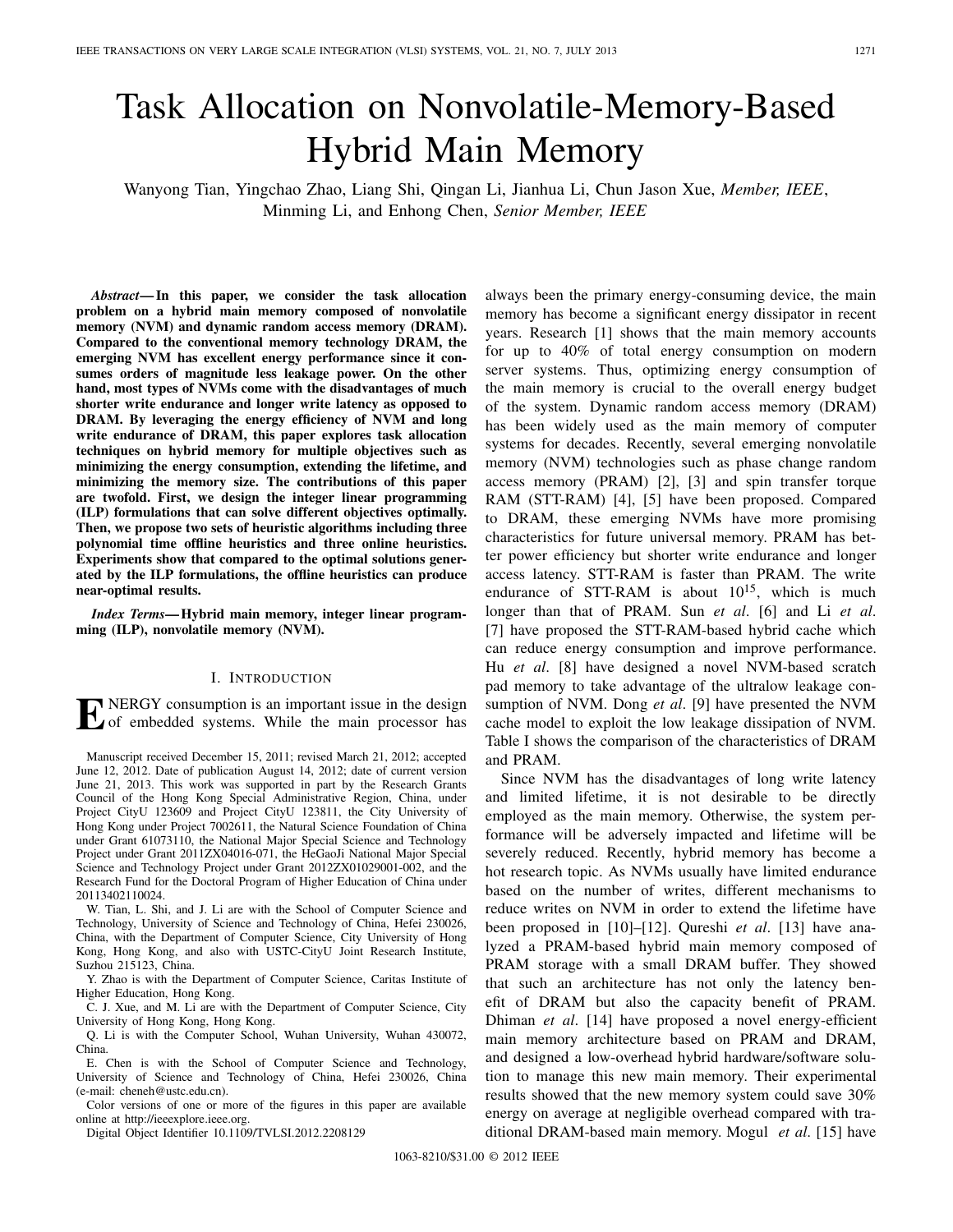| TABLE I                                                                    |  |
|----------------------------------------------------------------------------|--|
| CHARACTERISTICS OF DRAM AND PRAM (SOURCES INCLUDE NVSIM [16], CACTI, [17]) |  |

| Tech.       | Write                |      | Access latency (ns)       |       | Access energy (nJ/bit)  | Leakage power |
|-------------|----------------------|------|---------------------------|-------|-------------------------|---------------|
|             | Endurance (cycles)   | Read | Write                     | Read  | Write                   | (mW)          |
| <b>DRAM</b> |                      | 04.4 | 104.4                     | 3.26  | 3.26                    | 1924          |
| PRAM        | $10^{5}$<br>ι∩δ<br>_ | 43.5 | 270.53/135.05 (SET/RESET) | 0.043 | 10.05/10.98 (SET/RESET) | 194           |

presented an OS-level management policy for hybrid memory to hide the disadvantages of PRAM while exploiting its ideal attributes.

In this paper, we consider the task allocation problem on hybrid main memory as follows: given a set of tasks to be placed in the hybrid main memory for execution, each task is characterized by arrival time, finish time, size, number of reads, and number of writes, and these tasks need to be allocated to the hybrid main memory to optimize different given objectives. The objectives of this paper are: 1) minimizing energy consumption; 2) minimizing number of writes in NVM; and 3) minimizing the NVM size of the main memory. According to the properties of the different parts of the hybrid main memory, this paper proposes techniques that strive to assign each task to the most suitable memory location to achieve different objectives. This paper targets the embedded systems that often use physical addresses and do not apply techniques such as virtual memory. The proposed algorithms will calculate the allocated memory locations to determine the physical address of each task. Using the proposed management mechanisms, we can reduce energy dissipation while extending the lifetime of NVMs. To the best of our knowledge, this is the first paper on task allocation level to exploit the hybrid main memory consisting of NVM and DRAM. The main contributions of this paper are as follows.

- 1) We propose an integer linear programming (ILP) model for optimizing NVM-based hybrid main memory. Different objectives such as minimizing energy consumption, NVM writes, and NVM size are considered.
- 2) We present efficient offline and online heuristic algorithms for different objectives. The offline heuristics could produce near-optimal results compared to the optimal solutions generated by the ILP formulations.

In the rest of this paper, PRAM will be used as a representative of NVM in the hybrid main memory. However, the methodologies introduced in this paper are also suitable for other types of NVMs.

The remainder of this paper is organized as follows. Section II presents the problem description and gives three motivational examples to show the effectiveness of the proposed algorithms. In Section III, the ILP formulations and optimal solutions of the target problem are proposed. Section IV presents the heuristics to minimize energy consumption, number of writes on PRAM, and PRAM size. Section V shows the experimental results. In Section VI, we present the related work on hybrid memory problem. Finally, we conclude this paper and point out the future work in Section VII.

# II. PROBLEM ANALYSIS

In this section, we first give the background information of PRAM, and then present the problem description and task



Fig. 1. PRAM cell array [18].

allocation principle. Finally, we give a motivational example to show the effectiveness of the proposed offline heuristic MinE.

#### *A. PRAM Background Information*

*1) PRAM Basis:* PRAM is one type of NVM that exploits the unique behavior of a chalcogenide alloy to store information [2]. A PRAM cell usually consists of a thin layer of chalcogenide such as Ge2Sb2Te5 (GST) and two electrodes attached to the chalcogenide from each side (Fig. 1). The chalcogenide has two stable states, i.e., crystalline and amorphous.

Two operations can change the resistance of a PRAM cell and thus its stored information. As shown in Fig. 2, the SET operation has the GST heated above the crystallization temperature (300 $\degree$ C) but below the melting temperature  $(600 \degree C)$  over a period. This turns the GST into the lowresistance crystalline state (logic "1"); the RESET operation gets GST heated above the melting temperature and quenched quickly. This places the GST in the high-resistance amorphous state (logic "0").

*2) PRAM Write:* With repeated heat stress applied to the phase change material, a PRAM cell survives only a limited number of write cycles. Referred to as write endurance, it is a key parameter in designing PRAM-based memory systems. A typical PRAM cell can sustain  $10^8-10^9$  writes before it gets stuck at the SET or RESET states [2]. PRAMs write endurance is worse than that of DRAM ( $10^{15}$  or  $\infty$  write cycles before failure).

PRAM write requires a higher voltage than conventional *V*dd. Therefore, a PRAM chip usually separates read and write circuits, and integrates charge pumps to boost the write voltage [19]. Thus, PRAM has larger peripherals and consumes more write energy than DRAM. Fortunately, technology scaling decreases the volume of the phase change material. It requires smaller current and less energy to program future PRAM cells.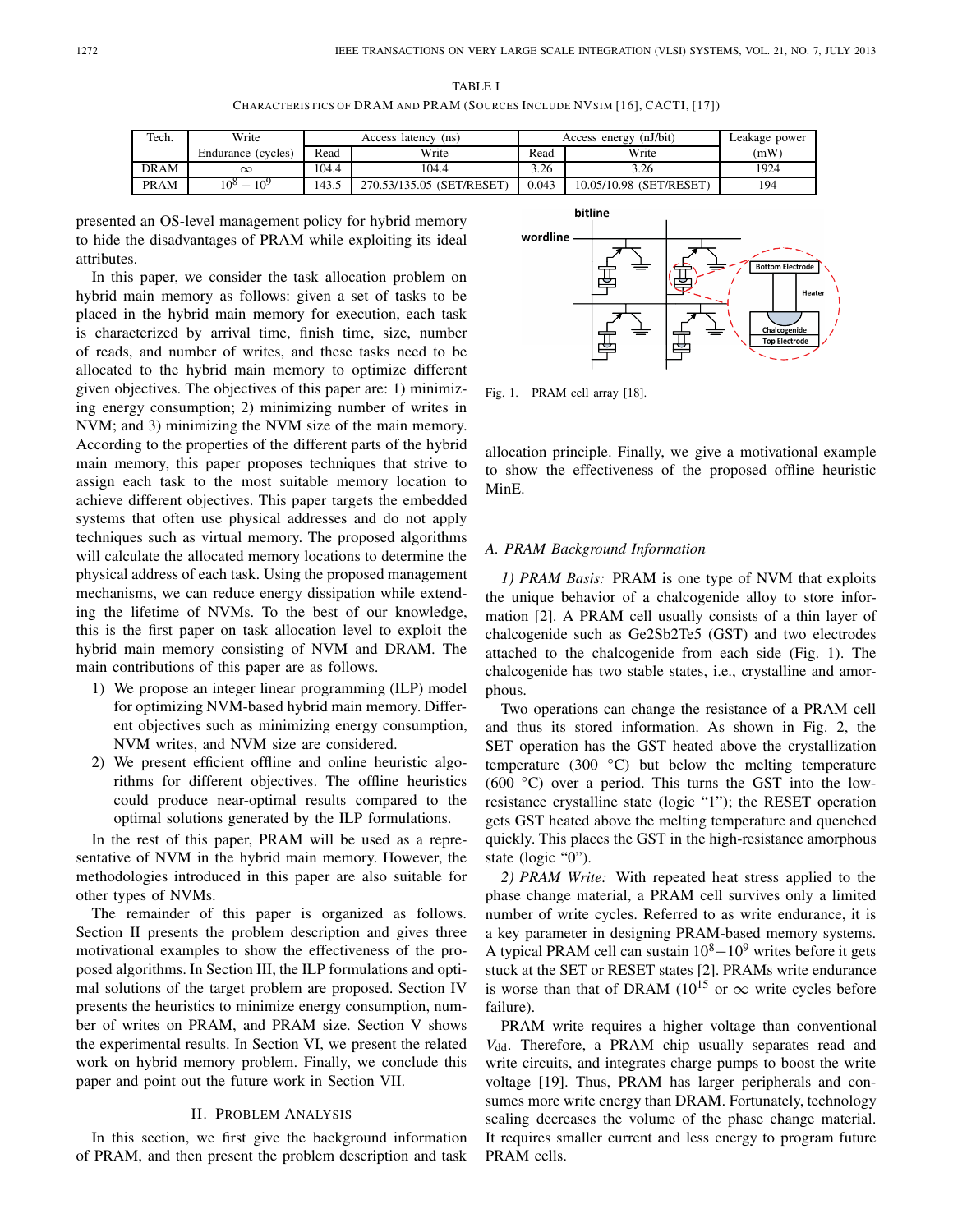

Fig. 2. RESET and SET operations [18].

#### *B. Problem Description*

The problem that this paper targets to solve is described as follows: We are given a task set  $T = \{\tau_1, \tau_2, \ldots, \tau_n\}$ , and each task  $\tau_i$  is characterized by  $\langle a_i, f_i, s_i, Nr_i, Now_i \rangle$ , where  $a_i$ means the arrival time, *fi* means the finish time, *si* denotes the size,  $Nr_i$  represents the number of reads, and  $Nw_i$  represents the number of writes of the task. In the time interval  $[a_i, f_i)$ ,  $\tau_i$  should be allocated  $s_i$  continuous memory bytes. In this paper, we assume that each task could be entirely allocated in one part or occupy continuous physical locations across the two parts. Besides,  $\tau_i$  will be read  $Nr_i$  times and written  $Nw_i$  times. Reads and writes are evenly distributed across the address space of a task. If any of the above constraints is violated, τ*i* fails.

The notations used in this paper are summarized in Table II. The energy consumptions<sup>1</sup> for each read and write on PRAM are denoted by *Erp* and *E*w*p*. The energy consumptions for each read and write on DRAM are denoted by *Erd* and *E*w*d*. Several prototypes of PRAM have been presented recently [3], [13], [20]. To be independent of specific PRAM and DRAM prototypes, we utilize abstract PRAM and DRAM models with the parameters set as follows:  $Ewd = Erd = 5$ ;  $Ewp = 15$ ;  $Erp=1$ .

We will strive to allocate each task in proper locations of PRAM or DRAM to ensure no task failure such that the following objectives will be achieved.

- 1) *Case 1:* Given the sizes of PRAM and DRAM and a threshold of number of writes on PRAM, minimize the energy consumption.
- 2) *Case 2:* Given the sizes of PRAM and DRAM and a threshold of energy consumption, minimize number of writes on PRAM.
- 3) *Case 3:* Given the size of DRAM, a threshold of energy consumption, and number of writes on PRAM, minimize the PRAM size.

#### *C. Task Allocation Principle*

The hybrid memory consists of two parts: DRAM and PRAM. The two parts form a combined homogeneous address space. The size of the hybrid memory is  $Dt + Pt$ . The first *Dt* bytes belong to DRAM, while the last *Pt* bytes belong to

TABLE II NOTATIONS USED IN THIS PAPER

| <b>Notation</b> | Description                                                        |
|-----------------|--------------------------------------------------------------------|
| $\overline{T}$  | The task set.                                                      |
| $\tau_i$        | The <i>i</i> th task.                                              |
| $a_i$           | Arrival time of $\tau_i$ .                                         |
| $f_i$           | Finish time of $\tau_i$ .                                          |
| $s_i$           | Size of $\tau_i$ .                                                 |
| $Nr_i/Nw_i$     | Number of reads/writes of $\tau_i$ .                               |
| $x_i/z_i$       | Tag of whether $\tau_i$ is totally assigned in                     |
|                 | DRAM/PRAM.                                                         |
| $y_i$           | Starting location of $\tau_i$ .                                    |
|                 | Spatial order of $\tau_i$ and $\tau_j$ that have                   |
| $f_{i,i}$       | temporal overlaps. 0 represents $y_i > y_j$ ;                      |
|                 | 1 represents $y_i \leq y_j$ .                                      |
| Erp/Ewp         | Energy consumption of each read/write on PRAM.                     |
| Erd/Ewd         | Energy consumption of each read/write on DRAM.                     |
| $Ed_i$          | Energy consumption of $\tau_i$ when entirely allocated             |
|                 | on DRAM. $Ed_i = Nr_i \cdot Erd + Nw_i \cdot Ewd$                  |
| $Ep_i$          | Energy consumption of $\tau_i$ when entirely allocated             |
|                 | on PRAM. $Ep_i = Nr_i \cdot Erp + Nw_i \cdot Ewp$                  |
| $\Delta E_i$    | Energy consumption difference of $\tau_i$ on PRAM                  |
|                 | and DRAM. $\Delta E_i = E d_i - E p_i$                             |
| D-task          | Task $\tau_i$ with $\Delta E_i < 0$ .                              |
| P-task          | Task $\tau_i$ with $\Delta E_i \geq 0$ .                           |
| $d_i/p_i$       | Size of $\tau_i$ allocated in DRAM/PRAM.                           |
| $E_i$           | Energy consumption of $\tau_i$ when allocated across               |
|                 | DRAM and PRAM. $E_i = (d_i/s_i) \cdot Ed_i + (p_i/s_i) \cdot Ep_i$ |
| $N_i$           | Number of writes on PRAM of $\tau_i$ .                             |
|                 | $N_i = (p_i/s_i) \cdot N w_i$                                      |
| P/D             | Used size of PRAM/DRAM.                                            |
| Pt/Dt           | Threshold of PRAM/DRAM size.                                       |
| E               | Energy consumption of all tasks.                                   |
| Et              | Threshold of energy consumption                                    |
| Ν               | Number of writes on PRAM.                                          |
| $N_t$           | Threshold of number of writes on PRAM.                             |

PRAM. A task can either be entirely allocated in one part, or can occupy continuous locations across the two parts.

For each task  $\tau_i$  entirely located in PRAM or DRAM, there are two energy values: *Edi*, *Epi*

$$
Ed_i = Nr_i \cdot Erd + Nw_i \cdot Ewd
$$

$$
Ep_i = Nr_i \cdot Erp + Nw_i \cdot Ewp
$$

where  $Ed_i$  ( $Ep_i$ ) represents the energy consumption of  $\tau_i$ when  $\tau_i$  is entirely assigned to DRAM (PRAM).

If task  $\tau_i$  is assigned across DRAM and PRAM, the energy consumption  $(E_i)$  of  $\tau_i$  is

$$
E_i = \frac{d_i}{s_i} \cdot Ed_i + \frac{p_i}{s_i} \cdot Ep_i \tag{1}
$$

and the number of writes on PRAM  $(N_i)$  of  $\tau_i$  is

$$
N_i = \frac{p_i}{s_i} \cdot N w_i \tag{2}
$$

where  $d_i$  ( $p_i$ ) represents the size in DRAM (PRAM). Obviously,  $0 \le d_i, p_i \le s_i, d_i + p_i = s_i$ .

We define  $\Delta E_i = Ed_i - Ep_i$ . Two notations are given as follows.

<sup>&</sup>lt;sup>1</sup>In this paper, the two parts of the main memory are always in "active" mode, i.e., the leakage energies of PRAM and DRAM are fixed. Thus, only access energy (write/read) is considered.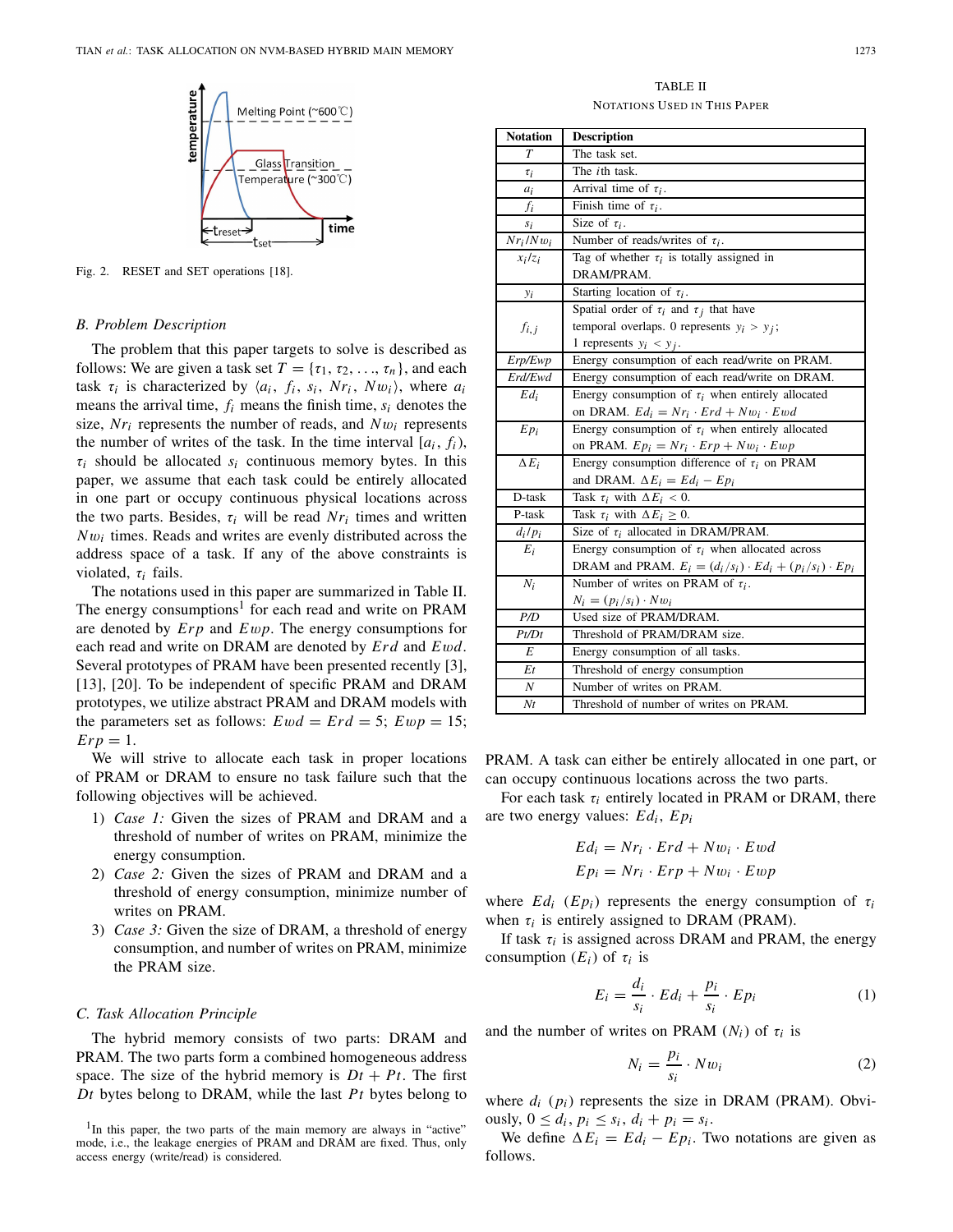

Fig. 3. Task allocation principle.

- 1) *D-task:* If  $Ed_i < Ep_i$  ( $\Delta E_i < 0$ ),  $\tau_i$  is a D-task.
- 2) *P-task:* If  $Ed_i \ge Ep_i$  ( $\Delta E_i \ge 0$ ),  $\tau_i$  is a P-task.

If the two parts of the memory both start allocation from the lowest free address, there might be fragments in the last bytes of DRAM [as shown in Fig. 3(a)]. To reduce fragmentation, location of each task assigned in DRAM and PRAM begins from different addresses; tasks assigned to DRAM begin from the lowest free address, while tasks assigned to PRAM begin from the highest free address [as shown in Fig. 3(b)]. Thus, the used PRAM size *P* could be calculated as follows:

$$
P = Pt - P_{lu}
$$

where  $P_{lu}$  is the largest unallocated address.

In the rest of this paper, task allocation will follow the above principle.

#### *D. Motivational Example*

In this section, a motivational example is presented to show the effectiveness of the proposed offline heuristic MinE. Notice that a task  $\tau_i$  is characterized as  $\tau_i = \langle a_i, f_i, s_i, Nr_i, Nw_i \rangle$ ,  $\Delta E_i = Ed_i - Ep_i = Nr_i \cdot (Erd - Erp) + Nw_i \cdot (Ewd - Ewp).$ The parameters are set as follows:  $Ewd = Erd = 5$ ,  $Ewp =$ 15,  $Erp = 1$ .

For Case 1, assume  $Nt = 10$ ,  $Pt = 20$ ,  $Dt = 20$ ,  $T =$  $\{\tau_1,\ldots,\tau_8\}$ . The tasks shown in Fig. 4(a) are as follows:

$$
\tau_1 = \langle 1, 8, 4, 7, 2 \rangle, \quad \Delta E_1 = 8
$$
  
\n
$$
\tau_2 = \langle 0, 10, 2, 10, 3 \rangle, \quad \Delta E_2 = 10
$$
  
\n
$$
\tau_3 = \langle 2, 8, 5, 13, 4 \rangle, \quad \Delta E_3 = 12
$$
  
\n
$$
\tau_4 = \langle 1, 6, 2, 14, 4 \rangle, \quad \Delta E_4 = 16
$$
  
\n
$$
\tau_5 = \langle 1, 12, 3, 1, 1 \rangle, \quad \Delta E_5 = -6
$$
  
\n
$$
\tau_6 = \langle 5, 13, 6, 1, 1 \rangle, \quad \Delta E_6 = -6
$$
  
\n
$$
\tau_7 = \langle 4, 14, 12, 0, 1 \rangle, \quad \Delta E_7 = -10
$$
  
\n
$$
\tau_8 = \langle 7, 13, 2, 1, 2 \rangle, \quad \Delta E_8 = -16.
$$

We compare the solutions generated by the proposed offline heuristic MinE and the simple heuristic MinE\_CP. The principles of these two algorithms are similar: all P-tasks and D-tasks are originally assigned to PRAM and DRAM, respectively, which might lead to  $N > Nt$ ,  $P > Pt$ ,  $D > Dt$ . Then tasks are iteratively migrated between PRAM and DRAM until none of the three former inequalities holds. The difference lies in the following: MinE considers not only parameter  $\Delta E_i$  but also  $s_i$  and  $Nw_i$ . It migrates the task with the smallest  $(|\Delta E_i|/Nw_i)$  or  $(|\Delta E_i|/s_i)$  iteratively. MinE\_CP merely migrates the task with the smallest  $|\Delta E_i|$  at each step.

Fig. 4(a) lists the attributes of all tasks. The two algorithms proceed as follows. First, as shown in Fig. 4(b), all P-tasks and D-tasks are originally assigned to PRAM and DRAM, respectively. Fig. 4(c) depicts that MinE\_CP sequentially migrates  $\tau_1$ ,  $\tau_5$ ,  $\tau_2$ , and  $\tau_6$  between PRAM and DRAM, energy consumption  $E_{\text{MinE\_CP}} = E_o + |\Delta E_1| + |\Delta E_5| +$  $|\Delta E_2|+|\Delta E_6| = 309$ . From Fig. 4(d) we can see MinE only requires to migrate  $\tau_3$  (with the smallest  $(|\Delta E_i|/Nw_i)$ ) and  $\tau_7$  (with the smallest  $(|\Delta E_i|/s_i)$ ), energy consumption  $E_{\text{MinE}} = E_o + |\Delta E_3| + |\Delta E_7| = 301$ , which is smaller than *E*MinE\_CP.

#### III. ILP FORMULATIONS

In this section, the ILP formulations of the three cases are given. General constraints are presented in Section III-A. Constraints for the three cases are proposed in Section III-B.

# *A. General Constraints*

The size of PRAM is *Pt* and the size of DRAM is *Dt*. We introduce a constant  $M = n \sum_{i=1}^{n} s_i$ , which is a large enough number. The objective is to find the optimal location for each task.

For each task  $\tau_i$ , there are three variables  $x_i$ ,  $y_i$ , and  $z_i$ . Variable  $y_i$  represents the starting location of task  $\tau_i$ . Variable  $x_i$  represents whether task  $\tau_i$  is totally located in DRAM. Variable  $z_i$  represents whether task  $\tau_i$  is totally located in PRAM

$$
x_i = \begin{cases} 0, & \text{if task } \tau_i \text{ is not totally assigned in DRAM} \\ 1, & \text{if task } \tau_i \text{ is totally assigned in DRAM} \end{cases} \quad (3)
$$

$$
z_i = \begin{cases} 0, & \text{if task } \tau_i \text{ is not totally assigned in PRAM} \\ 1, & \text{if task } \tau_i \text{ is totally assigned in PRAM.} \end{cases} \quad (4)
$$

The two memories can be considered together as a whole memory with the size  $Dt + Pt$ . The first  $Dt$  bytes belong to DRAM, while the last *Pt* bytes belong to PRAM. A natural constraint for  $y_i$  is as follows:

$$
y_i \ge 0 \quad \forall i \in \{1, \dots, n\}.
$$

Another natural constraint is

$$
0 \le x_i + z_i \le 1. \tag{6}
$$

To make sure that each task is assigned within the suitable part of the memory, we give the following constraints:

$$
\begin{cases}\ny_i \le Dt - s_i + (1 - x_i) \cdot M \\
y_i \ge Dt + (z_i - 1) \cdot M \\
y_i \le Dt + Pt - s_i \\
y_i > Dt - s_i - (x_i + z_i) \cdot M \\
y_i < Dt + (x_i + z_i) \cdot M\n\end{cases} \quad \forall i \in \{1, ..., n\}. \quad (7)
$$

In the above constraints, if  $x_i = 1$  and  $z_i = 0$ , which means that task  $\tau_i$  is assigned to DRAM, the first inequality implies that  $y_i \leq Dt - s_i$  and the second inequality will always hold because of inequality (5). If  $x_i = 0$  and  $z_i = 1$ , which means that task  $\tau_i$  is assigned to PRAM, the first inequality will always hold because *M* is very large while the second inequality implies that  $y_i \geq Dt$ . The fourth and fifth inequalities deals with the case where one task crosses two types of memories.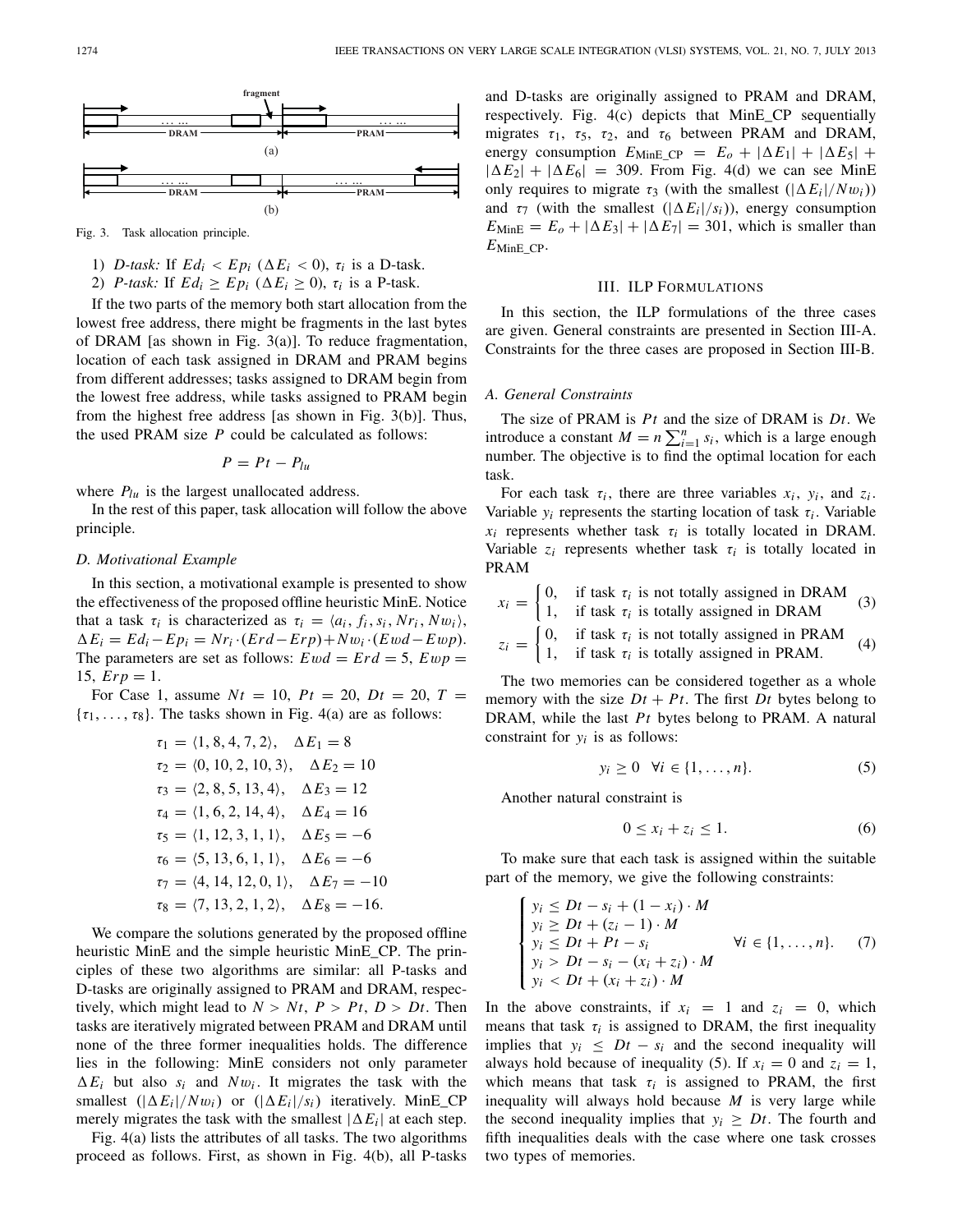

Fig. 4. Motivational example to minimize energy consumption. (a) Attributes of all tasks. (b) Original tasks. (c) Result of "MinE\_CP." (d) Result of "MinE."

Next, we introduce another two variables for each task. Let  $d_i$  be the size of  $\tau_i$  allocated in DRAM and  $p_i$  be the size of  $\tau_i$  allocated in PRAM. First, we have

$$
d_i + p_i = s_i. \tag{8}
$$

We enforce the following two sets of constraints which will guarantee that the values of  $d_i$  and  $p_i$  are correctly decided for different combinations of *xi* and *zi*

$$
\begin{cases}\nd_i \ge 0 \\
d_i \ge x_i \cdot s_i + (x_i - 1) \cdot M \\
d_i \ge (Dt - y_i) - (x_i + z_i) \cdot M \\
p_i \ge 0 \\
p_i \ge z_i \cdot s_i + (z_i - 1) \cdot M \\
p_i \ge s_i - (Dt - y_i) - (x_i + z_i) \cdot M\n\end{cases} \quad \forall i \in \{1, \ldots, n\}. \tag{9}
$$

We can see that, if  $x_i + z_i = 0$ , which means task  $\tau_i$  is crossing the boundary of two types of memories, the above constraints give  $d_i \ge Dt - y_i$  and  $p_i \ge s_i - (Dt - y_i)$  which forces  $d_i + p_i = s$ . When  $x_i = 1$ , the above constraints give  $d_i \geq s_i$  and  $p_i \geq 0$ . When  $z_i = 1$ , the above constraints give  $d_i \geq 0$  and  $p_i \geq s_i$ . Therefore, it fits all the three cases.

To make sure that any two tasks overlapping in time do not overlap in the memory space, we introduce a new variable *fij* to indicate the spatial order between tasks that have temporal overlap. For any two tasks  $\tau_i$  and  $\tau_j$  such that their execution times have overlap, the variable

$$
f_{ij} = \begin{cases} 0, & \text{if } y_i > y_j \\ 1, & \text{if } y_i < y_j. \end{cases}
$$
 (10)

From the definition of  $f_{ij}$ , we can get the following property directly:

$$
f_{ij} + f_{ji} = 1.
$$
 (11)

Since *fij* indicates the location order for tasks that have time overlap, variable  $f_{ij}$  and  $y_i$ ,  $y_j$  have the following relation:

$$
y_j - y_i < f_{ij} \cdot M. \tag{12}
$$

For two tasks  $\tau_i$  and  $\tau_j$  that have overlap in their execution time, if  $y_i < y_j$ , then there must be  $y_i + s_i \leq y_j$ . We use the following inequality to guarantee this property:

$$
y_j \ge y_i + s_i + (f_{ij} - 1) \cdot M. \tag{13}
$$

Notice that we do not consider  $f_{ij}$  if task *i* and task *j* have no overlap in their execution time and we even do not care about the relation between corresponding  $y_i$  and  $y_j$ .

The above constraints  $(3)$ – $(13)$  restrict the spatial relations of tasks according to their execution times and ensure that no violation will take place. For the proposed three problems, additional constraints should be added.

# *B. Three Cases*

*1) Case 1: Minimizing Energy Consumption:* To minimize the energy consumption  $(E)$  when  $Dt$ ,  $Pt$ , and  $Nt$  are given, the added constraint is

$$
\sum_{i=1}^{n} \frac{p_i}{s_i} \cdot N w_i \le Nt. \tag{14}
$$

The objective is

$$
\min \sum_{i=1}^{n} \left( \frac{d_i}{s_i} \cdot (Nr_i \cdot Erd + Nw_i \cdot Ewd) + \frac{p_i}{s_i} \cdot (Nr_i \cdot Erp + Nw_i \cdot Ewp) \right). \tag{15}
$$

*2) Case 2: Minimizing Number of Writes on PRAM:* To minimize the number of writes on PRAM (*N*) when *Dt*, *Pt*, and *Et* are given, the added constraint is

$$
\sum_{i=1}^{n} \left( \frac{d_i}{s_i} \cdot (Nr_i \cdot Erd + Nw_i \cdot Ewd) + \frac{p_i}{s_i} \cdot (Nr_i \cdot Erp + Nw_i \cdot Ewp) \right) \le Et. \quad (16)
$$

The objective is

$$
\min \sum_{i=1}^{n} \frac{p_i}{s_i} \cdot N w_i. \tag{17}
$$

*3) Case 3: Minimizing PRAM Size:* To minimize the PRAM size (*P*) when *Dt*, *Nt*, and *Et* are given, the added constraints include (14) and (16). Besides, the third inequality of constraint (7) should be modified as follows:

$$
y_i \le Dt + P - s_i \quad \forall i \in \{1, \dots, n\}.
$$
 (18)

The objective is

$$
\min P. \tag{19}
$$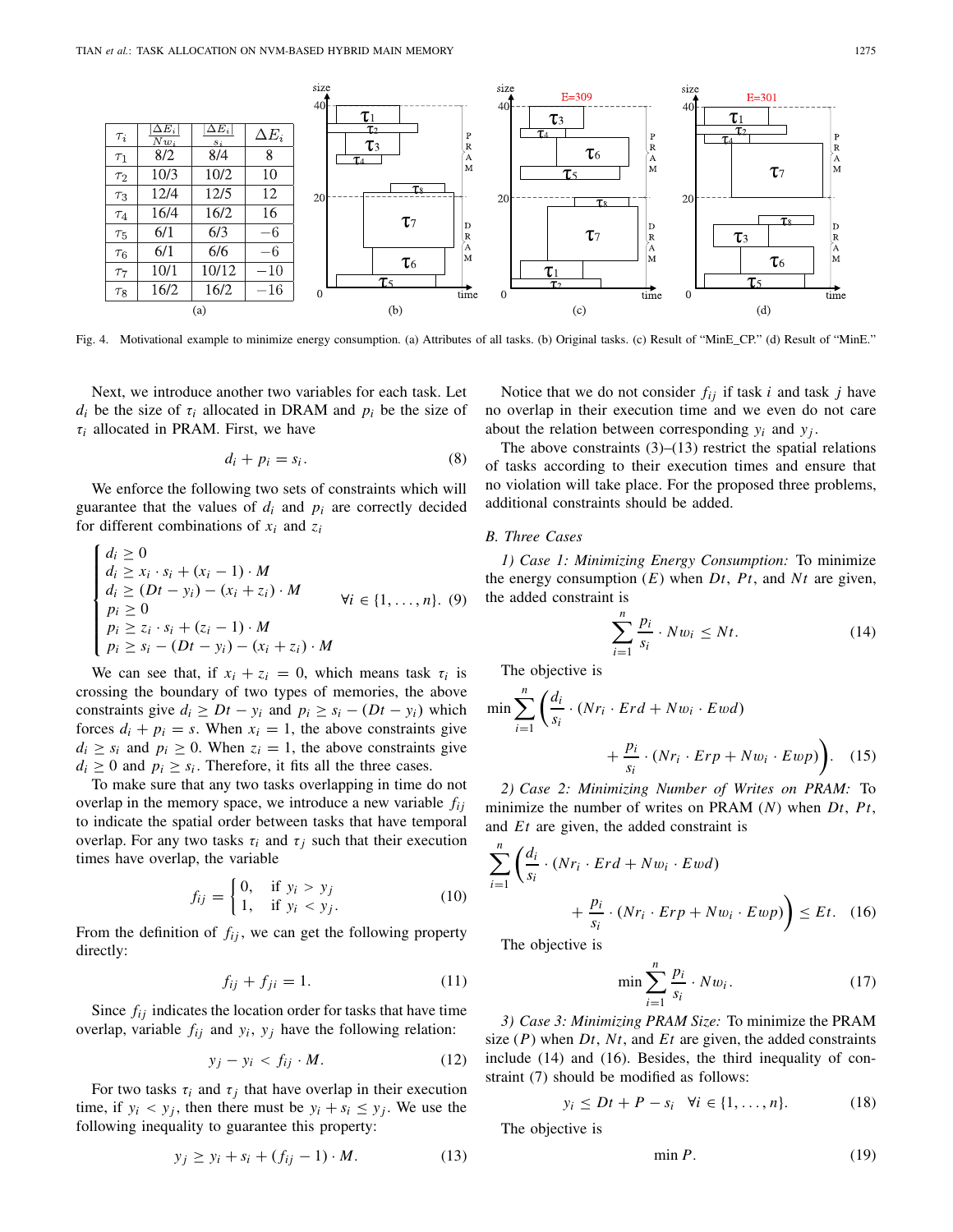# IV. ALGORITHMS

The objective is to exploit the advantages of DRAM and PRAM while hiding their disadvantages. However, such objectives are conflicting with the task allocation problem. For instance, minimizing energy consumption prefers to place all P-tasks into PRAM, the side effect of which is increasing the writes on PRAM. Therefore, careful balancing is crucial.

There are four constraints in total: 1) a threshold of energy consumption (*Et*); 2) a threshold of PRAM size (*Pt*); 3) a threshold of DRAM size (*Dt*); and 4) a threshold of the number of writes on PRAM (*Nt*). By fixing any three of the constraints, we can optimize the fourth one. Thus, naturally four problems exist. Since it is similar to minimizing the PRAM size or the DRAM size, we only select to minimize the PRAM size.

The three problems are listed as follows.

- 1) To minimize energy consumption (*E*) when *Pt*, *Dt*, and *Nt* are given.
- 2) To minimize the number of writes on PRAM (*N*) when *Pt*, *Dt*, and *Et* are given.
- 3) To minimize the PRAM size (*P*) when *Dt*, *Et*, and *Nt* are given.

In this section, two sets of algorithms are proposed to tackle the above problems. The first set consists of three offline algorithms: MinE, MinN, and MinP. The second set includes three online algorithms: MinE', MinN', and MinP'.

#### *A. Offline Algorithms*

Three offline heuristics MinE, MinN, and MinP are presented in this section. All these heuristics are polynomial time solvable. The most time-consuming part lies in computing *P/D*, i.e., the PRAM/DRAM size used by all allocated tasks, which is a well-known NP-hard problem—the dynamic storage allocation (DSA) problem [21]. We use the polynomial time approximation algorithm proposed by Buchsbaum *et al*. [22], which can present the best and worst case performance among all existing algorithms.

*1) Minimizing Energy Consumption:* Algorithm 1 presents the methodology to minimize energy consumption offline. First, all P-tasks and D-tasks are assigned in PRAM and DRAM, respectively. Thus, the energy consumption *E* will be the lower bound of this problem, while the used PRAM size *P*, used DRAM size *D*, and the number of writes on PRAM *N* might surpass the thresholds *Nt*, *Pt*, and *Dt*, respectively. To avoid violating the constraints, some tasks need to be migrated between PRAM and DRAM. Naturally, the tasks needing large sizes or many writes will be selected. Since *N*, *P*, and *D* might all be larger than the thresholds *Nt*, *Pt*, and *Dt*, each time the most "urgent" task should be selected for migration. Two ratios are defined:  $R_1 = (N/Nt)$ ,  $R_2 = (P/Pt)$ ,  $R_3 =$  $(D/Dt)$ . Comparing  $R_1-R_3$ , we determine which task should be migrated first. For example, if  $R_1$  is the largest, we would prefer to select the task with the largest  $Nw_i$  to migrate. But it is not enough to only consider the parameter  $Nw_i$ ; energy consumption  $E_i$  should also be taken into account with regard to the objective of "minimizing energy consumption." As a result, P-task  $\tau_i$  with the smallest ratio  $(|\Delta E_i|/Nw_i)$ 

# **Algorithm 1** MinE (offline): Minimizing Energy Consumption **Require:** Task set  $T = \{\tau_1, \tau_2, ...\}$ , *Nt, Pt, Dt.*

- **Ensure:** Energy consumption (*E*) of the hybrid memory.
- 1: Place all P-tasks in PRAM and all D-tasks in DRAM, Compute *P, D, N*;
- 2: *R*<sub>1</sub> ←  $(N/Nt)$ , *R*<sub>2</sub> ←  $(P/Pt)$ , *R*<sub>3</sub> ←  $(D/Dt)$ ;
- 3: **while**  $R_1 > 1$  or  $R_2 > 1$  or  $R_3 > 1$  do
- 4: **if**  $R_1 \geq R_2$  **and**  $R_1 \geq R_3$  **then**
- 5: Migrate P-task  $\tau_i$  with the **smallest**  $(|\Delta E_i|/Nw_i)$  from PRAM to DRAM;

- 7: **if**  $R_2 > R_1$  **and**  $R_2 \ge R_3$  **then**
- 8: Migrate P-task  $\tau_i$  with the **smallest**  $(|\Delta E_i|/s_i)$  from PRAM to DRAM;

9: **end if**

- 10: **if**  $R_3 > R_1$  **and**  $R_3 > R_2$  **then**
- 11: Migrate D-task  $\tau_i$  with the **smallest**  $(|\Delta E_i|/s_i)$  from DRAM to PRAM;
- 12: **end if**
- 13: Recompute *R*1, *R*2, *R*3;
- 14: **end while**
- 15: Compute *E*;
- 16: Return *E*;

will be migrated from PRAM to DRAM.<sup>2</sup> Similarly, if  $R_2$ ( $R_3$ ) is the largest, P-task (D-task)  $\tau_i$  with the smallest ratio  $(|\Delta E_i|/s_i)$  will be migrated from PRAM to DRAM (from DRAM to PRAM). In each iteration, the most "urgent" task is selected, and  $R_1 - R_3$  are recomputed for the next iteration. The process will not terminate until  $R_1 - R_3$  are all smaller than 1. Finally, the resulting  $E$  will be the desired energy consumption.

*2) Minimizing Number of Writes on PRAM:* The heuristic MinN with the objective to minimize number of writes on PRAM offline is shown in Algorithm 2, the principle of which is as follows. First, all tasks are assigned in DRAM. Thus,  $D > Dt$  and  $E > Et$  might hold. Then, tasks need to be iteratively migrated from DRAM to PRAM until neither of these inequalities holds. At each iteration step, if  $R_1 > R_2$ , the task  $\tau_i$  with the largest  $(s_i/Nw_i)$  will be migrated from DRAM to PRAM. Else,  $(R_1 \leq R_2)$ , P-task with the largest  $(|\Delta E_i|/Nw_i)$  will be selected for migration from DRAM to PRAM. When the iteration terminates, we check if  $P \leq Pt$ holds. If yes, *N* will be the desired solution. Otherwise, no result can be derived.

*3) Minimizing PRAM Size:* For Case 3, the heuristic MinP with the objective to minimize the PRAM size offline is similar to MinN. Thus, MinP is omitted here. The approach proceeds as follows. All the tasks are initially assigned to DRAM, and two inequalities  $D > Dt$  and  $E > Et$  might hold. Then, at each iteration, the task  $\tau_i$  with the smallest size  $s_i$  (if  $(D/Dt)$  >  $(E/Et)$  or the P-task with the largest  $(|\Delta E_i|/s_i)$ (if  $(D/Dt) \leq (E/Et)$ ) is iteratively migrated from the DRAM

<sup>6:</sup> **end if**

<sup>&</sup>lt;sup>2</sup>P-task  $\tau_i$  in PRAM could be entirely or partially allocated in PRAM. For P-task  $\tau_i$  which is partially in PRAM,  $s_i = p_i$ ,  $E_i$ , and  $N_i$  could be computed as (1) and (2).  $|\Delta E_i| = |E_i - Ed_i|$ ,  $Nw_i = N_i$ . This principle also holds in the following heuristic algorithms.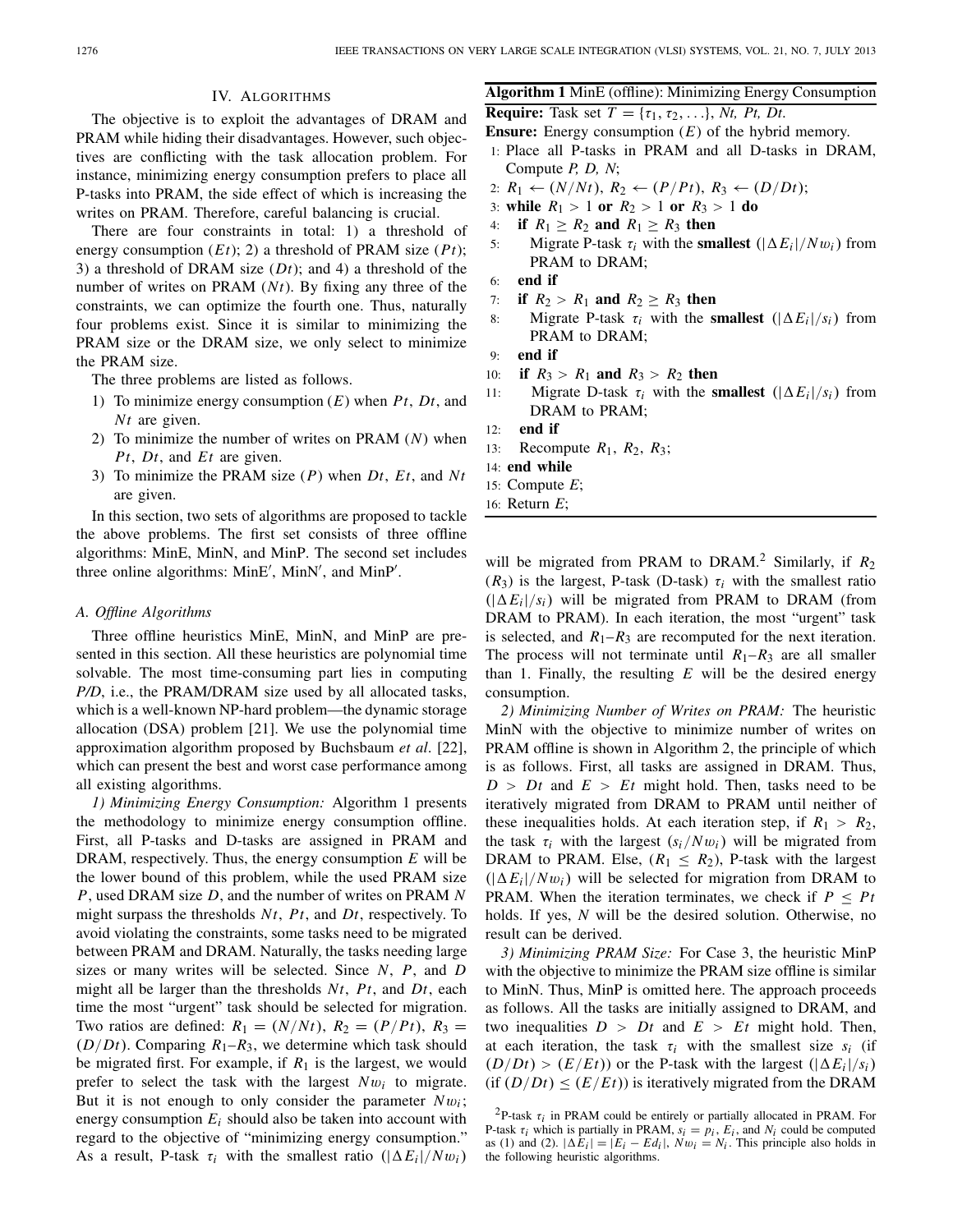**Algorithm 2** MinN (offline): Minimizing Number of Writes on PRAM **Require:** Task set  $T = \{\tau_1, \tau_2, ...\}$ , *Et, Pt, Dt.* **Ensure:** Number of writes on PRAM (*N*). 1: Place all tasks in DRAM, compute *D, E*; 2:  $R_1$  ← (*D*/*Dt*),  $R_2$  ← (*E*/*Et*); 3: **while** *R*<sup>1</sup> > 1 **or** *R*<sup>2</sup> > 1 **do** 4: **if**  $R_1 > R_2$  **then** 5: Migrate  $\tau_i$  with the **largest**  $(s_i/Nw_i)$  from DRAM to PRAM; 6: **else** 7: Migrate P-task  $\tau_i$  with the **largest**  $(|\Delta E_i|/Nw_i)$  from DRAM to PRAM; 8: **end if** 9: Recompute *R*1, *R*2; 10: **end while** 11: Compute *N, P*; 12: **if**  $P \leq Pt$  **then** 13: Return *N*; 14: **end if**

to the PRAM until neither of the inequalities holds. When the iteration stops, check if *N* is smaller than *Nt*. If yes, *P* will be the solution. Otherwise, no result can be derived.

*4) Minimizing Both E and N:*

$$
f = \alpha \cdot E + \beta \cdot N. \tag{20}
$$

The combined overhead of *E* and *N* is defined as (20). To minimize both  $E$  and  $N$ , i.e., to minimize  $f$ , we can proceed as follows. For each *N*, invoke Algorithm MinE, so we can get an energy consumption *E*, Then the overhead *f* can be computed from (20). Given a series of *E*, we can get a series of *N* and *f* . Among all the values of *f* , the minimum value will be the desired objective. Notice that the coefficients  $\alpha$  and  $\beta$  are set according to the relative importance of *N* and *E*.

# *B. Online Algorithms*

In this section, three online algorithms are devised for different objectives. Due to lack of global information of tasks, a different mechanism—a first-fit policy—is adopted to place all the tasks. The first-fit policy proceeds as follows. For all tasks to be assigned in DRAM (PRAM), the task with earlier start time is allocated to lower (higher, see Section II-C) address, and all later tasks will be assigned one by one to the address consecutively after (before) the prior one. At each time instant *t*, each task  $\tau_i$  with finish time  $f_i$  equal to *t* will be freed and the occupied memory locations will be available to other tasks from then on. Then, each task  $\tau_i$  with start time equal to *t* will be allocated to memory according to the First-fit policy.

As shown in Table I, the access latency of reads and writes on the two memories is different. Considering the different read/write performance on the two memories, we make an assumption as follows. For each task  $\tau_i$ , the given finish time *f<sub>i</sub>* refers to the time instant  $\tau_i$  should finish if  $\tau_i$  is totally or partly assigned to PRAM (the slower memory). Otherwise  $(\tau_i$  is totally assigned to DRAM), the finish time  $f_i$  will be brought forward to

$$
f_i = a_i + (f_i - a_i) \cdot 0.8 \tag{21}
$$

where  $a_i$  is the arrival time of  $\tau_i$ . We applied this principle in the online algorithms.

Before presenting the algorithms, two notations are defined.

- 1)  $T_s[t] = {\tau_i | s_i = t}$ , refers to the set of tasks with start time  $s_i = t$ .
- 2)  $T_f[t] = {\tau_i | f_i = t}$ , refers to the set of tasks with finish time  $f_i = t$ .

*1) Minimizing Energy Consumption:* To minimize energy consumption online, all D-tasks and P-tasks are preferentially assigned to the DRAM and PRAM, respectively.<sup>3</sup> The process is shown in Algorithm 3. At each time instant *t*, first, tasks of which the finish time equals *t* are removed from the PRAM and DRAM, and the locations occupied by these tasks are freed and available to other tasks. Then, tasks of which the start time equals *t* are assigned to the PRAM or DRAM according to first-fit policy. Compute *N*, *P*, and *D* if tasks in  $T_s[t]$  are (virtually) assigned to PRAM. If  $R_1 = (N/Nt) \le 1$ ,  $R_2 = (P/Pt) \le 1$ , and  $R_3 = (D/Dt) \le 1$ , all P-tasks and D-tasks in  $T_s[t]$  are actually assigned to PRAM and DRAM, respectively. Otherwise  $(R_1 > 1 \text{ or } R_2 > 1 \text{ or } R_3$  $R_3 > 1$ ), P-task  $\tau_i \in T_s[t]$  with the largest  $(|\Delta E_i|/N_i)$  (if  $R_1$  is the largest) or P-task with the largest ( $|\Delta E_i|/s_i$ ) (if  $R_2$ ) is the largest) or D-task with the largest  $(|\Delta E_i|/s_i)$  (if  $R_3$  is the largest) is preferentially assigned to PRAM (if  $R_1$  or  $R_2$ ) is the largest) or DRAM (if  $R_3$  is the largest). If  $\tau_i$  cannot be accommodated in the preferential memory, it is allocated to the other part. Repeat the allocation process until all tasks in  $T_s[t]$  are allocated. Algorithm MinE' terminates when the task with the largest finish time completes execution. If all tasks can be accommodated in PRAM or DRAM, the resulting *E* will be the desired energy consumption.

*2) Minimizing Number of Writes on PRAM:* The algorithm to minimize the number of writes on PRAM online is shown in Algorithm 4. At each time instant *t*, tasks in  $T_f[t]$  are freed. Then, task  $\tau_i$  with the smallest  $(s_i/Nw_i)$  is preferentially allocated to DRAM (if  $R_1 = (D/Dt) > R_2 = (E/Et)$ ) or Ptask with the largest  $(|\Delta E_i|/Nw_i)$  is preferentially allocated to PRAM (if  $R_1 \le R_2$ ). Iterations are similar to those of MinE'. If all tasks can be accommodated to PRAM or DRAM, *N* will be the solution.

*3) Minimizing PRAM Size:* To minimize PRAM size online, tasks are preferentially assigned to DRAM. Algorithm MinP is similar to MinN'. Thus, the details are omitted here. MinP' proceeds as follows. At each time *t*, first, remove all tasks in *T<sub>f</sub>*[*t*]. Then, preferentially allocate task  $\tau_i \in T_s[t]$  with the largest  $s_i$  to DRAM (if  $R_1 = (D/Dt) > R_2 = (E/Et)$ ) or P-task with the largest  $(|\Delta E_i|/s_i)$  to PRAM (if  $R_1 \le R_2$ ). If  $\tau_i$ cannot be accommodated in its preferential part, it is assigned to the other part. If all tasks can be held in PRAM or DRAM, the computed  $P$  is the solution.

<sup>3</sup>Each task can be entirely or partially allocated in the PRAM/DRAM. If  $\tau_i$ is partially in PRAM,  $s_i$ ,  $|\Delta E_i|$ , and  $N_i$  could be calculated as in footnote 3.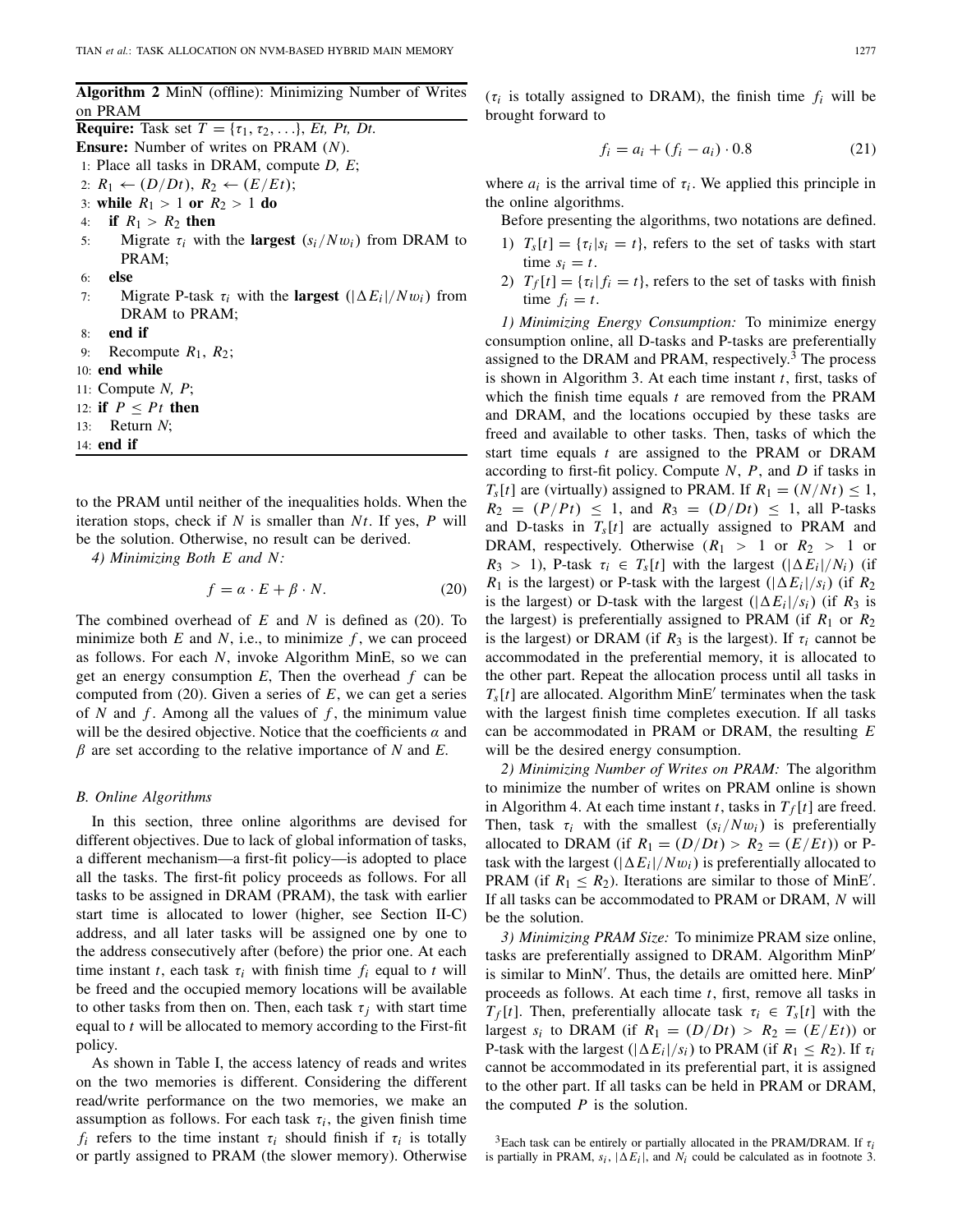Algorithm 3 MinE' (online): Minimizing Energy Consumption

**Require:** Task set  $T = \{\tau_1, \tau_2, ...\}$ , *Nt, Pt, Dt.* 

**Ensure:** Energy consumption (*E*) of the hybrid memory. 1: **for**  $t = 0, 1, 2, \ldots$  **do** 

- 2: Free PRAM and DRAM locations occupied by tasks in  $T_f[t]$ ;
- 3: Compute *N*, *P*, *D* **if** all P-tasks and D-tasks in  $T_s[t]$  are assigned to PRAM and DRAM, respectively;
- 4:  $R_1 \leftarrow (N/Nt), R_2 \leftarrow (P/Pt), R_3 \leftarrow (D/Dt);$
- 5: **while**  $R_1 > 1$  or  $R_2 > 1$  or  $R_3 > 1$  do
- 6: **if**  $R_1 \geq R_2$  and  $R_1 \geq R_3$  then
- 7: P-task  $\tau_i \in T_s[t]$  with the **largest**  $(|\Delta E_i|/N_i)$  is preferentially assigned to PRAM. If  $\tau_i$  cannot be accommodated in PRAM, then it is assigned to DRAM;
- 8: **end if**
- 9: **if**  $R_2 > R_1$  **and**  $R_2 \ge R_3$  **then**
- 10: P-task  $\tau_i \in T_s[t]$  with the **largest**  $(|\Delta E_i|/s_i)$  is preferentially assigned to PRAM. If  $\tau_i$  cannot be accommodated in PRAM, then it is assigned to DRAM;
- 11: **end if**
- 12: **if**  $R_3 > R_1$  **and**  $R_3 > R_2$  **then**
- 13: D-task  $\tau_i \in T_s[t]$  with the **largest**  $(|\Delta E_i|/s_i)$  is preferentially assigned to DRAM. If  $\tau_i$  cannot be accommodated in DRAM, then it is assigned to PRAM;
- 14: **end if**
- 15:  $T_s[t] \leftarrow T_s[t] \setminus \{\tau_i\};$
- 16: **if** τ*<sup>i</sup>* is totally assigned to DRAM **then**
- 17:  $f_i \leftarrow a_i + (f_i a_i) \cdot 0.8;$
- 18: **end if**
- 19: Compute *N*, *P*, *D* **if** all P-tasks and D-tasks in  $T_s[t]$ are assigned to PRAM and DRAM, respectively;
- 20:  $R_1 \leftarrow (N/Nt), R_2 \leftarrow (P/Pt), R_3 \leftarrow (D/Dt);$
- 21: **end while**
- 22: **if**  $T_s[t] \neq \emptyset$  then
- 23: Allocate all P-tasks and D-tasks in *Ts*[*t*] to PRAM and DRAM respectively, update each  $f_i$  as (21) if  $\tau_i$  is totally or partly assigned to DRAM;
- 24: **end if**
- 25: **end for**
- 26: Compute *E*;
- 27: Return *E*;

# V. EXPERIMENTS

In this section, the experimental evaluation of the proposed algorithms are presented. We know that in real applications the number of read operations is often more than the number of write operations. During random generation of task sets, we assign the number of reads/writes based on sampling from MiBench [23] where the number of reads are 3−10 times more than the number of writes. There are four sets of tasks, with the task numbers 40, 60, 80, and 100. Table III shows the attributes of all tasks.  $E_{\text{ave}} = (1/n) \sum_{i=1}^{n} (E p_i + E d_i)$  represents the

Algorithm 4 MinN<sup>'</sup>(online): Minimizing Number of Writes on PRAM

**Require:** Task set  $T = \{\tau_1, \tau_2, ...\}$ , *Et, Pt, Dt.* 

- **Ensure:** Number of writes on PRAM (*N*).
- 1: **for**  $t = 0, 1, 2, \ldots$  **do**
- 2: Free PRAM and DRAM locations occupied by tasks in  $T_f[t]$ ;
- 3: Compute *D* and *E* if all tasks in  $T_s[t]$  are assigned to DRAM;
- 4:  $R_1 \leftarrow (D/Dt), R_2 \leftarrow (E/Et);$
- 5: **while**  $R_1 > 1$  **or**  $R_2 > 1$  **do**
- 6: **if**  $R_1 > R_2$  **then**
- 7: The task  $\tau_i$  in  $T_s[t]$  with the **smallest**  $(s_i/Nw_i)$ is preferentially assigned to DRAM. If  $\tau_i$  cannot be accommodated in DRAM, then it is assigned to PRAM;
- 8: **else**
- 9: P-task  $\tau_i$  in  $T_s[t]$  with the **largest**  $(|\Delta E_i|/Nw_i)$ is preferentially assigned to PRAM. If  $\tau_i$  cannot be accommodated in PRAM, then it is assigned to DRAM;
- 10: **end if**
- 11:  $T_s[t] \leftarrow T_s[t] \setminus \{\tau_i\};$
- 12: **if**  $\tau_i$  is totally to DRAM **then**
- 13:  $f_i \leftarrow a_i + (f_i a_i) \cdot 0.8;$
- 14: **end if**
- 15: Compute *D* and *E* **if** all tasks in  $T_s[t]$  are assigned to DRAM;
- 16:  $R_1 \leftarrow (D/Dt), R_2 \leftarrow (E/Et);$
- 17: **end while**
- 18: **if**  $T_s[t] \neq \emptyset$  then
- 19: Allocate each task  $\tau_i \in T_s[t]$  to DRAM, update  $f_i$  as (21);
- 20: **end if**
- 21: **end for**
- 22: Compute *N, P*;
- 23: **if**  $P \leq Pt$  **then**
- 24: Return *N*;
- 25: **end if**

average energy consumption when all tasks are assigned to PRAM and DRAM. MaxN refers to the sum of number of writes of all tasks, Max $N = \sum_{i=1}^{n} N w_i$ .  $S_{LB}$  corresponds to the largest sum of concurrent task sizes among all time instants, which is the lower bound of the required memory size.

The techniques under comparison are: 1) the ILP formulations for the three cases; 2) the proposed offline heuristics, including MinE, MinN, and MinP; 3) the online heuristics, including MinE', MinN', and MinP'; and 4) the simple heuristics for the three cases, including MinE\_CP, MinN\_CP, and MinP CP, which will be illustrated later in this section.

The experiments were conducted on a desktop computer with an Intel Pentium 4 processor (3.39 GHz) and 2 GB memory. The LP solver used to solve the ILP formulations is Lingo [24]. We find that, when the constraints are too tight or the solution space is too large, the ILP formulations cannot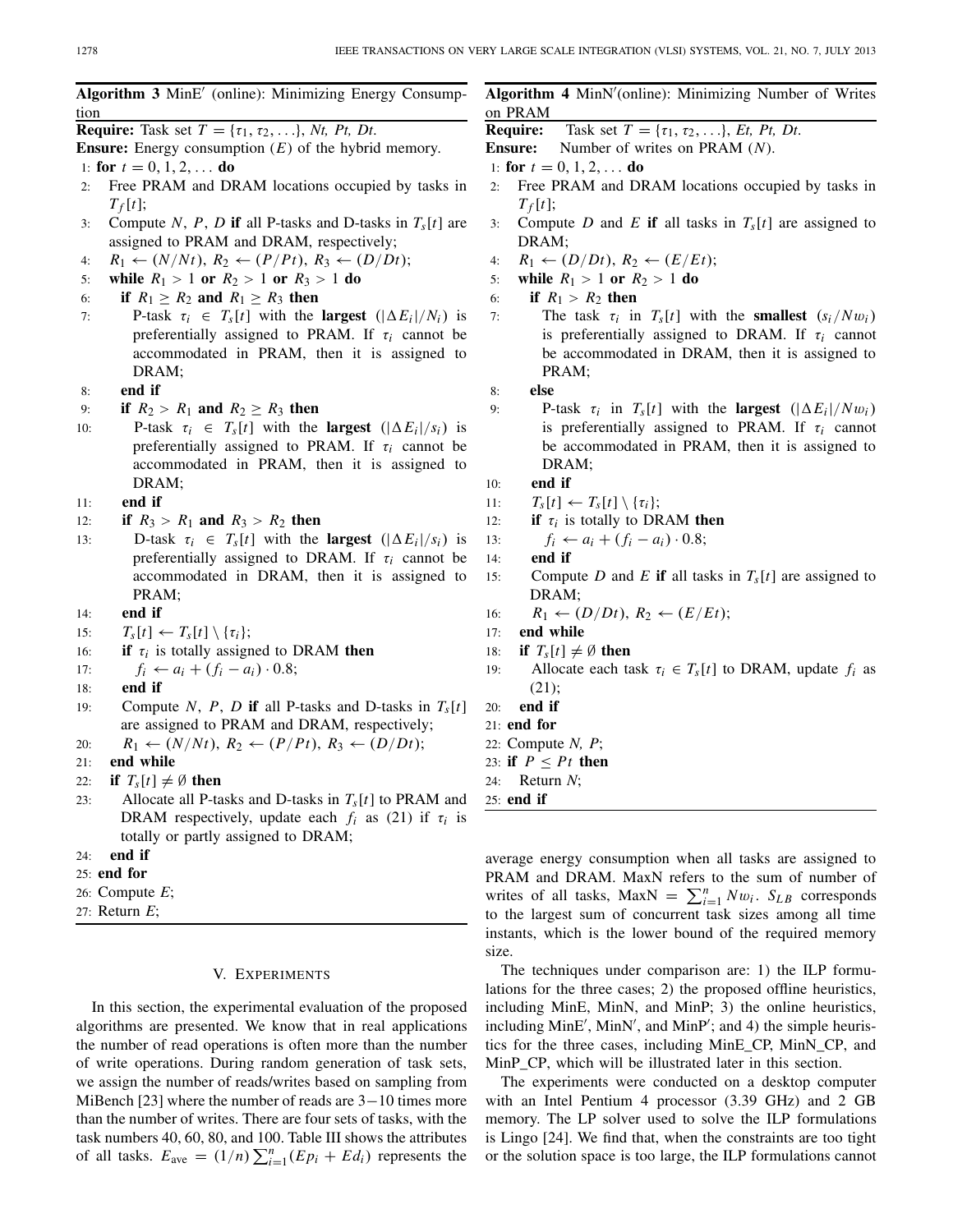TABLE III ATTRIBUTES OF FOUR TASK SETS

| Task no. | $E_{\text{ave}}$ | MaxN | $S_{LB}$ |
|----------|------------------|------|----------|
| 40       | 4124             | 195  | 160      |
| 60       | 5984             | 294  | 234      |
| 80       | 8023             | 383  | 310      |
| 100      | 9904             | 490  | 385      |

be optimally solved in finite time. All heuristics in this paper can be solved in seconds.

# *A. Simple Heuristics for Comparison*

Since task allocation optimization problems on hybrid memory are brand new, no method exists that can solve these problems directly. We devise a set of simple algorithms for comparison: MinE\_CP, MinN\_CP, and MinP\_CP. They are used to show the effectiveness of the proposed heuristics MinE, MinN, and MinP, respectively.

Take MinE\_CP for example. The procedure is as follows.

- *Step 1:* Allocate all P-tasks and D-tasks into PRAM and DRAM, respectively.
- *Step 2:* In this case, constraints  $N \leq Nt$ ,  $P \leq Pt$ and  $D \leq Dt$  might be violated. We iteratively migrate each task with the smallest  $\Delta E_i$  among all unmigrated tasks between PRAM and DRAM. The migration process will not terminate until all the three above constraints hold.
- *Step 3:* Compute the energy consumption  $E_{\text{MinE}}$  cp.

MinN\_CP is analogous to MinE\_CP. MinN\_CP first assigns all tasks in DRAM, and then migrates each task  $\tau_i$  with the smallest  $Nw_i$  from DRAM to PRAM until both  $D \leq Dt$  and  $E \leq Et$  hold. Finally, check if  $P \leq Pt$  holds. If yes, compute *N*.

The only difference between MinP\_CP and MinN\_CP is as follows: in step 2 of MinP<sub>CP</sub>, we migrate task  $\tau_i$  with the smallest  $s_i$  at each iteration step.

#### *B. Results Comparison*

Tables IV–VI depict the results generated by all the ILP formulations and heuristics. Input parameters Dt, Pt, Nt, Et represent the threshold of DRAM size, PRAM size, number of writes on PRAM, and energy consumption, respectively. Since the ILP formulations are time-consuming to solve while all heuristics can be solved in negligible time, we only list the column "time" for ILP solutions. "\*" in column "MinP\_CP" and row "80" of Table V means that the heuristic MinP\_CP has no solution, while "\*" in column "ILP" of these three tables means that the ILP program cannot generate optimal solution in limited time.

In Table IV,  $E_{\text{MinE}}$ ,  $E_{\text{MinE}_\text{C}}$ , and  $E_{\text{ILP}}$  refer to the energy consumption generated by heuristic MinE,  $E_{\text{MinE_CPP}}$ , and the ILP formulations.

1) 
$$
\text{Dife1} = \frac{E_{\text{MinE}} - E_{\text{ILP}}}{E_{\text{ILP}}} \cdot 100\%.
$$
  
2)  $\text{Dife2} = \frac{E_{\text{MinE}} - E_{\text{ILP}}}{E_{\text{ILP}}}\cdot 100\%.$ 

3) 
$$
\text{Dife3} = \frac{E_{\text{MinE}} - E_{\text{ILP}}}{E_{\text{ILP}}} \cdot 100\%.
$$

In Table V,  $N_{\text{MinN}}$ ,  $N_{\text{MinN\_CP}}$ , and  $N_{\text{ILP}}$  represent the number of writes generated by heuristic MinN,  $E_{\text{MinN\_CP}}$ , and the ILP formulations.

1) 
$$
\text{Diff} \, n1 = \frac{N_{\text{MinN}} - N_{\text{ILP}}}{N_{\text{ILP}}} \cdot 100\%.
$$

2) 
$$
\text{Diff}n2 = \frac{N_{\text{Min}}\sum_{\text{CP}}-N_{\text{ILP}}}{N_{\text{ILP}}} \cdot 100\%.
$$

3) Dif $n3 = \frac{N_{\text{MinN}} - N_{\text{ILP}}}{N_{\text{ILP}}} \cdot 100\%$ .

In Table VI, *P<sub>MinP</sub>*, *P<sub>MinP</sub>* cp, and *P*<sub>ILP</sub> correspond to the PRAM size generated by heuristic MinP, MinP\_CP, and the ILP formulations.

1) 
$$
\text{Diff } p1 = \frac{P_{\text{MinP}} - P_{\text{ILP}}}{P_{\text{ILP}}} \cdot 100\%.
$$

2) 
$$
\text{Diff } p2 = \frac{P_{\text{MinP}} - P_{\text{ILP}}}{P_{\text{ILR}}} \cdot 100\%
$$
.

3) 
$$
\text{Diff } p3 = \frac{P_{\text{MinP}} - P_{\text{ILP}}}{P_{\text{ILP}}} \cdot 100\%.
$$

We can conclude from Tables IV–VI that all the proposed offline heuristics perform better than the simple heuristics. Besides, solutions of the offline heuristics are all within 10% of the optimal solutions on average while dramatically reducing the solving time. Performances of the online heuristics are all within 20% of the optimal solutions.

# *C. Parameter Sensitivity Study*

In this section, we present the parameter sensitivity study of the proposed heuristics. We conduct experiments on the 40-task set. For each heuristic, there are three inputs. By fixing two inputs and changing the third one, we can derive different outputs. Note that in Fig. 5(a) no solutions can be derived from MinE, MinE\_CP, and MinE' when  $Dt = 80$ . The same scenario appears in Figs. 5(b) and 6(a). From Figs. 5–7, the following conclusions can be drawn.

- 1) The offline heuristics perform better than the simple heuristics and are close to the optimal ILP formulations, while the online heuristics behave worst among all heuristics.
- 2) In each group of experiments, our method proceeds by fixing two parameters and changing the remaining one. A notable phenomenon is that, as the free parameter increases, the result decreases.
- 3) The parameters have different impacts in the experiments. As depicted in Fig. 7(a), *Dt* has the largest impact on *P*. This reason is obvious: the hybrid memory consists of PRAM and DRAM. A small DRAM will require a large PRAM to accommodate all the tasks. For Fig. 6(c), the hybrid memory is large enough to hold the tasks, so the energy consumption *Et* will obviously impact *N*.

#### VI. RELATED WORK

As the size of main memory continually increases, more and more energy will be consumed by the main memory subsystem. The conventional DRAM-based main memory has contributed to as much as 40% of the total system power on some server machines [1]. Emerging NVMs such as STT-RAM and PRAM are promising candidates to be employed as main memory. Take PRAM for example: it has the advantages of nonvolatility, excellent energy economy, and high density, and the disadvantages of limited write endurance and long access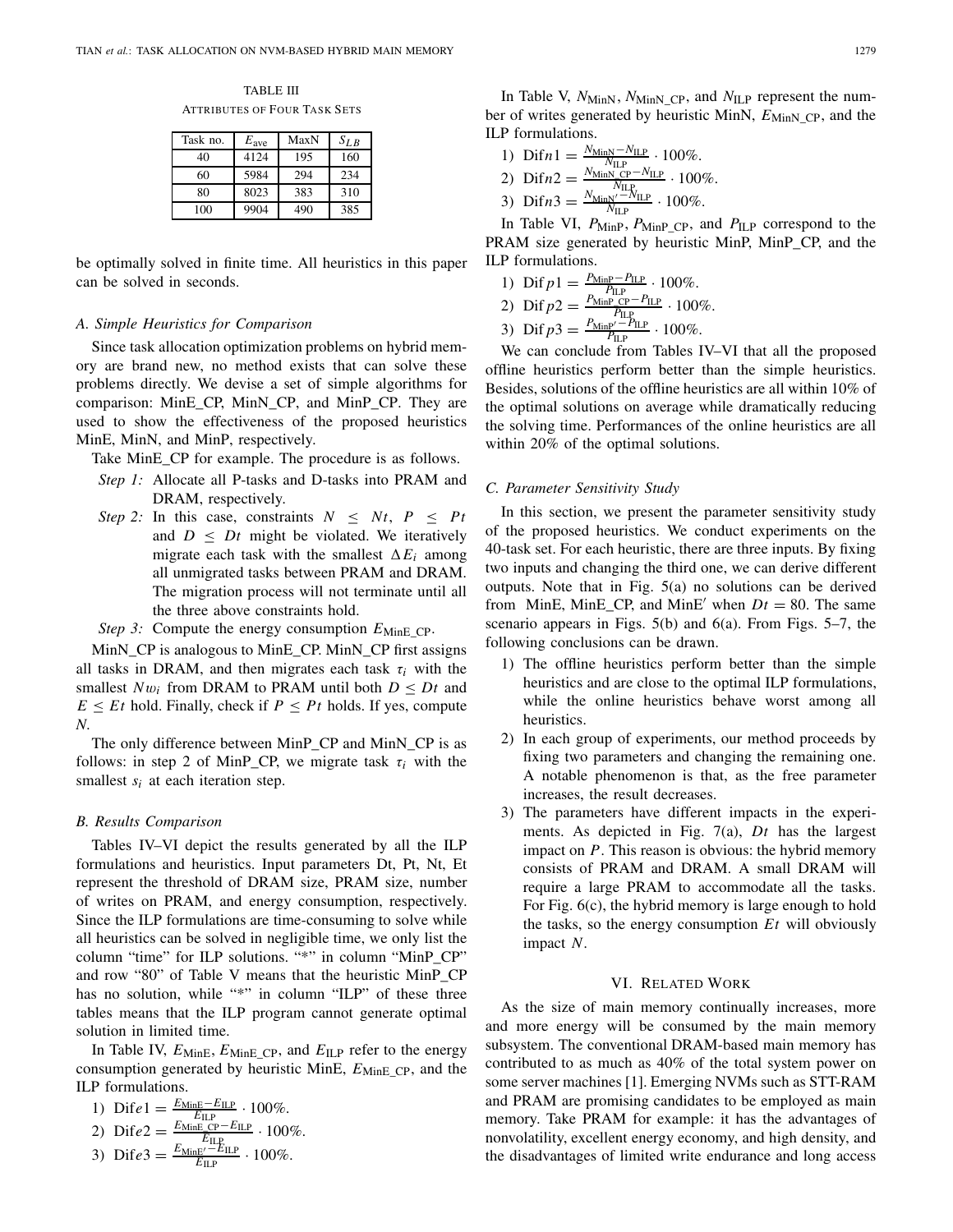| Task         |                          | Parameter setting |     | MinE'            | MinE_CP                  | MinE              |               | <b>ILP</b>               | Dife1                    | Dife2 | Dife3                    |
|--------------|--------------------------|-------------------|-----|------------------|--------------------------|-------------------|---------------|--------------------------|--------------------------|-------|--------------------------|
| no.          | Dt                       | Pt                | Nt  | $E_{\rm{MinE'}}$ | $E_{\text{MinE}_C}$ CP   | $E_{\text{MinE}}$ | $E_{\rm ILP}$ | Time $(s)$               | $(\%)$                   | (%)   | (%)                      |
| 40           | 100                      | 100               | 75  | 4597             | 4297                     | 4167              | 4023          | 7                        | 3.6                      | 6.8   | 14.3                     |
| 40           | 100                      | 100               | 100 | 4354             | 4187                     | 4090              | 3910          | 15                       | 4.6                      | 7.1   | 11.4                     |
| 40           | 100                      | 100               | 150 | 4137             | 4043                     | 3943              | 3675          | 34                       | 7.3                      | 10    | 12.6                     |
| 40           | 150                      | 150               | 150 | 4003             | 3903                     | 3791              | 3587          | 12                       | 5.7                      | 8.8   | 11.6                     |
| 60           | 150                      | 150               | 200 | 6487             | 6402                     | 6144              | 5742          | 103                      | $\overline{7}$           | 11.5  | 13.0                     |
| 60           | 200                      | 200               | 150 | 6245             | 6184                     | 5727              | 5475          | 87                       | 4.6                      | 12.9  | 14.1                     |
| 60           | 150                      | 150               | 150 | 6795             | 6502                     | 6379              | 5985          | 43                       | 6.6                      | 8.6   | 13.5                     |
| 60           | 200                      | 200               | 200 | 5993             | 5824                     | 5606              | 5314          | 92                       | 5.5                      | 9.6   | 12.8                     |
| 80           | 200                      | 200               | 300 | 8643             | 8328                     | 7692              | 7403          | 25                       | 3.9                      | 12.5  | 16.7                     |
| 80           | 250                      | 250               | 250 | 8502             | 8301                     | 7879              | 7357          | 11                       | 7.1                      | 12.8  | 15.6                     |
| 80           | 200                      | 200               | 200 | 8943             | 8549                     | 8208              | 7765          | >7200                    | 5.7                      | 10.1  | 15.2                     |
| 80           | 250                      | 250               | 200 | 8449             | 8302                     | 7874              | 7513          | 465                      | 4.8                      | 10.5  | 12.5                     |
| 100          | 200                      | 200               | 300 | 10 987           | 10 749                   | 10 154            | 9634          | 1864                     | 5.6                      | 11.6  | 14.0                     |
| 100          | 200                      | 200               | 400 | 10 574           | 10 346                   | 9957              | $\ast$        | $\overline{\phantom{0}}$ | $\overline{\phantom{0}}$ |       |                          |
| 100          | 250                      | 250               | 300 | 10 112           | 10 043                   | 9646              | 9023          | >7200                    | 6.9                      | 11.3  | 12.1                     |
| 100          | 250                      | 250               | 400 | 9986             | 9787                     | 9513              | *             | $\overline{\phantom{0}}$ | $\overline{\phantom{0}}$ |       | $\overline{\phantom{0}}$ |
| Ave. $(\% )$ | $\overline{\phantom{0}}$ |                   |     | -                | $\overline{\phantom{0}}$ |                   |               | -                        | 5.6                      | 10.3  | 13.5                     |

TABLE IV COMPARISON OF MINE', MINE\_CP, MINE, AND ILP

TABLE V COMPARISON OF MINN', MINN\_CP, MINN, AND ILP

| Task         |     | Parameter setting |      | MinN'              | MinN CP               | MinN              | <b>ILP</b>       |            | Difn1                    | Difn2  | Difn3 |
|--------------|-----|-------------------|------|--------------------|-----------------------|-------------------|------------------|------------|--------------------------|--------|-------|
| no.          | Dt  | Pt                | Et   | $N_{\text{MinN}'}$ | $N_{\text{MinN\_CP}}$ | $N_{\text{MinN}}$ | $N_{\text{ILP}}$ | Time $(s)$ | $(\%)$                   | $(\%)$ | (%)   |
| 40           | 150 | 150               | 3600 | 135                | 131                   | 123               | 116              | 267        | 6.0                      | 12.9   | 16.4  |
| 40           | 100 | 100               | 3800 | 118                | 118                   | 112               | 105              | 34         | 6.7                      | 12.4   | 12.3  |
| 40           | 100 | 100               | 4000 | 96                 | 90                    | 88                | 81               | 22         | 8.6                      | 11.1   | 18.5  |
| 40           | 150 | 100               | 4000 | 89                 | 85                    | 81                | 76               | 14         | 6.6                      | 11.8   | 17.1  |
| 60           | 150 | 150               | 5800 | 215                | 211                   | 200               | 189              | 65         | 5.8                      | 11.6   | 13.8  |
| 60           | 150 | 150               | 6000 | 167                | 158                   | 156               | 143              | 14         | 7.7                      | 10.5   | 16.8  |
| 60           | 200 | 200               | 5400 | 197                | 195                   | 191               | 174              | 32         | 9.8                      | 12.1   | 13.2  |
| 60           | 200 | 200               | 5600 | 153                | 150                   | 143               | 134              | >7200      | 6.7                      | 11.9   | 14.2  |
| 80           | 200 | 200               | 7500 | 325                | 311                   | 301               | 289              | 153        | 4.2                      | 7.6    | 12.5  |
| 80           | 200 | 200               | 8000 | 200                | 194                   | 190               | 178              | 43         | 6.7                      | 9.0    | 12.4  |
| 80           | 250 | 250               | 7500 | 214                | 210                   | 198               | 187              | 13         | 5.9                      | 12.3   | 14.4  |
| 80           | 250 | 250               | 8000 | 149                | 142                   | 135               | 128              | 157        | 5.5                      | 10.9   | 16.4  |
| 100          | 250 | 250               | 9000 | 280                | 273                   | 260               | 245              | >7200      | 6.1                      | 11.4   | 14.3  |
| 100          | 250 | 250               | 9500 | 189                | 186                   | 178               | 165              | 435        | 7.9                      | 12.7   | 14.5  |
| 100          | 300 | 300               | 9000 | 254                | 245                   | 231               | $\ast$           |            |                          |        |       |
| 100          | 300 | 300               | 9500 | 177                | 173                   | 163               | $\frac{1}{2}$    |            | $\overline{\phantom{0}}$ | -      |       |
| Ave. $(\% )$ | -   |                   |      | -                  |                       |                   |                  |            | 6.7                      | 11.3   | 14.8  |

latency. Limited by these disadvantages, PRAM is not suitable to be directly employed as main memory.

Active investigations on the hybrid main memory have been conducted recently. From different levels, the authors have proposed efficient management mechanisms and evaluated their performances. From operating system level, Mogul *et al*. [15] showed how to manage hybrid memory in order to benefit from the ideal characteristics and hide the nonideal attributes of the two parts of hybrid memory. Dhiman *et al*. [14] proposed a hybrid hardware/software solution to manage the hybrid memory which is referred to as PDRAM. Due to the limitation

of PRAM write endurance, they introduced a cost-efficient book that stores the write frequency to PRAM. Additionally, they presented an operating-system-level page manager that exploits the write frequency information provided by the hardware to perform wear leveling on all the PRAM pages. They could save 37% energy at a negligible overhead compared to DRAM architecture and behave better on energy and performance efficiency over homogeneous PRAM main memory.

Qureshi *et al*. [13] studied PRAM-based main memory integrated with a small DRAM buffer. They showed that DRAM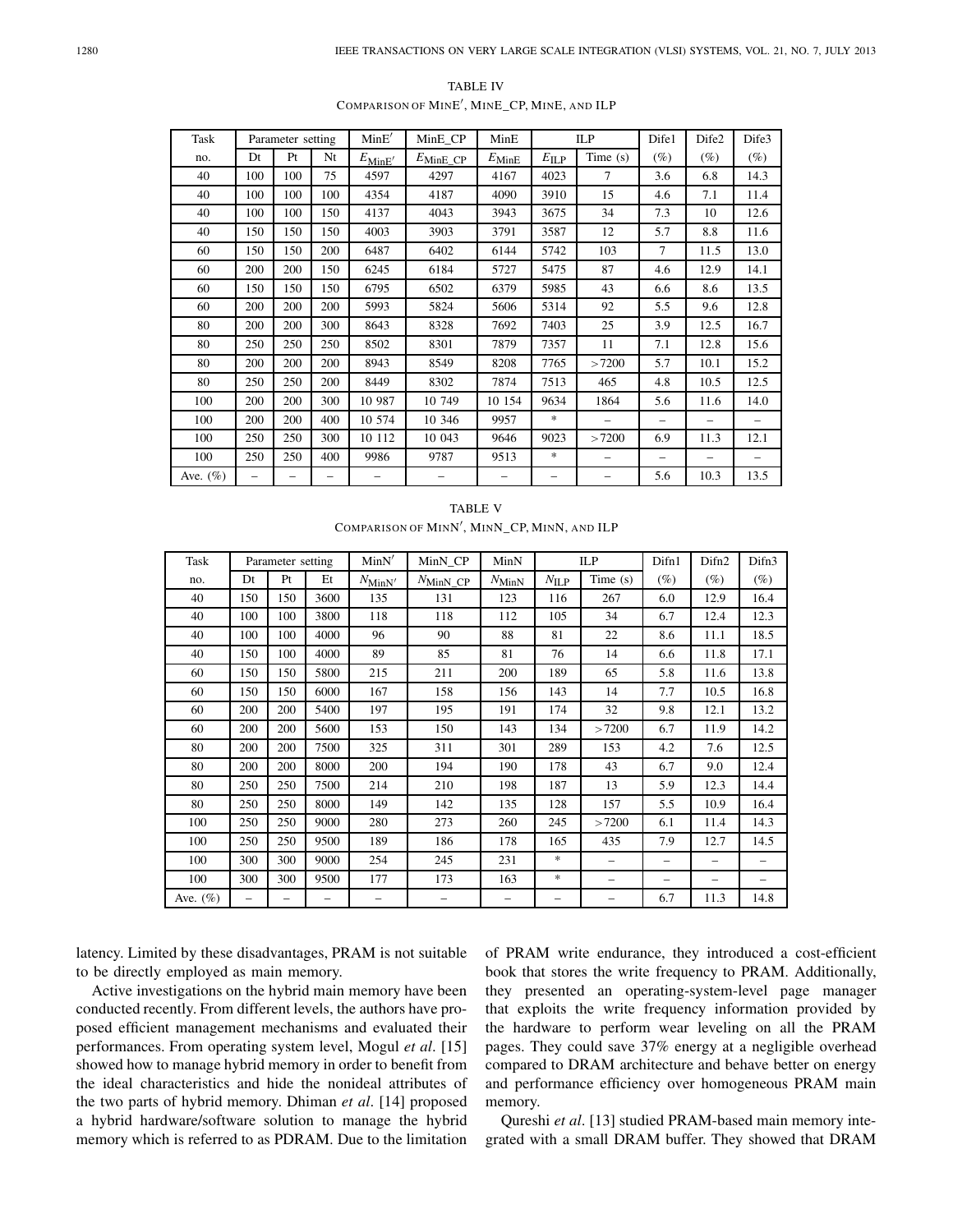| Task         |     | Parameter setting |     | MinP'              | MinP_CP               | MinP              | <b>ILP</b>       |            | Difp1                    | Difp2                    | Difp3  |
|--------------|-----|-------------------|-----|--------------------|-----------------------|-------------------|------------------|------------|--------------------------|--------------------------|--------|
| no.          | Dt  | Et                | Nt  | $P_{\text{MinP}'}$ | $P_{\text{MinP\_CP}}$ | $P_{\text{MinP}}$ | $P_{\text{ILP}}$ | Time $(s)$ | (%)                      | (%)                      | $(\%)$ |
| 40           | 100 | 3500              | 150 | 137                | 133                   | 130               | 123              | 6          | 5.7                      | 8.1                      | 11.4   |
| 40           | 100 | 3800              | 150 | 108                | 107                   | 102               | 94               | 15         | 8.5                      | 13.8                     | 14.9   |
| 40           | 100 | 4000              | 150 | 100                | 99                    | 91                | 86               | 432        | 5.8                      | 15.1                     | 16.3   |
| 40           | 150 | 3500              | 150 | 116                | 112                   | 105               | 101              | 54         | 4.0                      | 10.9                     | 14.9   |
| 60           | 150 | 5500              | 200 | 215                | 210                   | 202               | 189              | 23         | 6.9                      | 11.1                     | 13.8   |
| 60           | 200 | 5500              | 200 | 130                | 123                   | 122               | 113              | 156        | 8.0                      | 8.8                      | 15.0   |
| 60           | 150 | 6000              | 200 | 170                | 170                   | 166               | 151              | 45         | 9.9                      | 12.6                     | 12.6   |
| 60           | 200 | 6000              | 200 | 109                | 107                   | 107               | 99               | 654        | 8.1                      | 8.1                      | 10.1   |
| 80           | 200 | 7500              | 300 | 213                | 206                   | 199               | 188              | >7200      | 5.9                      | 9.6                      | 13.3   |
| 80           | 250 | 8000              | 300 | 145                | 145                   | 140               | 130              | >7200      | 7.7                      | 11.5                     | 11.5   |
| 80           | 250 | 7500              | 200 | 176                | 173                   | 169               | 156              | 327        | 8.3                      | 10.9                     | 12.8   |
| 80           | 200 | 8000              | 200 | 203                | 199                   | 189               | 176              | 32         | 7.4                      | 13.1                     | 15.3   |
| 100          | 200 | 9000              | 300 | 285                | 284                   | 284               | 265              | 563        | 7.2                      | 7.2                      | 7.5    |
| 100          | 200 | 9500              | 350 | 220                | 218                   | 213               | 201              | >7200      | 6.0                      | 9.5                      | 11.4   |
| 100          | 250 | 9000              | 300 | 271                | 260                   | 251               | $\ast$           |            | $\overline{\phantom{0}}$ | -                        |        |
| 100          | 250 | 9500              | 350 | 210                | 210                   | 201               | $*$              | -          | $\overline{\phantom{0}}$ | $\overline{\phantom{0}}$ |        |
| Ave. $(\% )$ | -   | -                 | -   | -                  | -                     | $\qquad \qquad -$ | -                | -          | 7.2                      | 10.7                     | 12.8   |

TABLE VI COMPARISON OF MINP', MINP\_CP, MINP, AND ILP



Fig. 5. Parameter sensitivity study of MinE on the 40-task set. (a) Changing Dt. (b) Changing Pt. (c) Changing Nt.



Fig. 6. Parameter sensitivity study of MinN on the 40-task set. (a) Changing Dt. (b) Changing Pt. (c) Changing Et.

buffer with only 3% of PRAM size can effectively bridge the speed gap between PRAM and DRAM. To reduce the write traffic on PRAM, they proposed three techniques: lazy write, line level writeback, and page level bypass. These techniques could significantly extend the average life expectancy of PRAM. In addition to reducing write traffic, a low-overhead technique—fine grain wear leveling—was proposed to make the wearout uniform among all lines in a page. Chen *et al*. [25] discussed the optimization techniques for PRAM-based main memory on database systems. They presented analytic metrics for PRAM endurance, energy, and latency. Furthermore, they demonstrated that current approaches such as  $B^+$ trees and Hash-joins are suboptimal for PRAM and proposed improved algorithms to reduce both the execution time and energy dissipation while increasing write endurance on PRAM.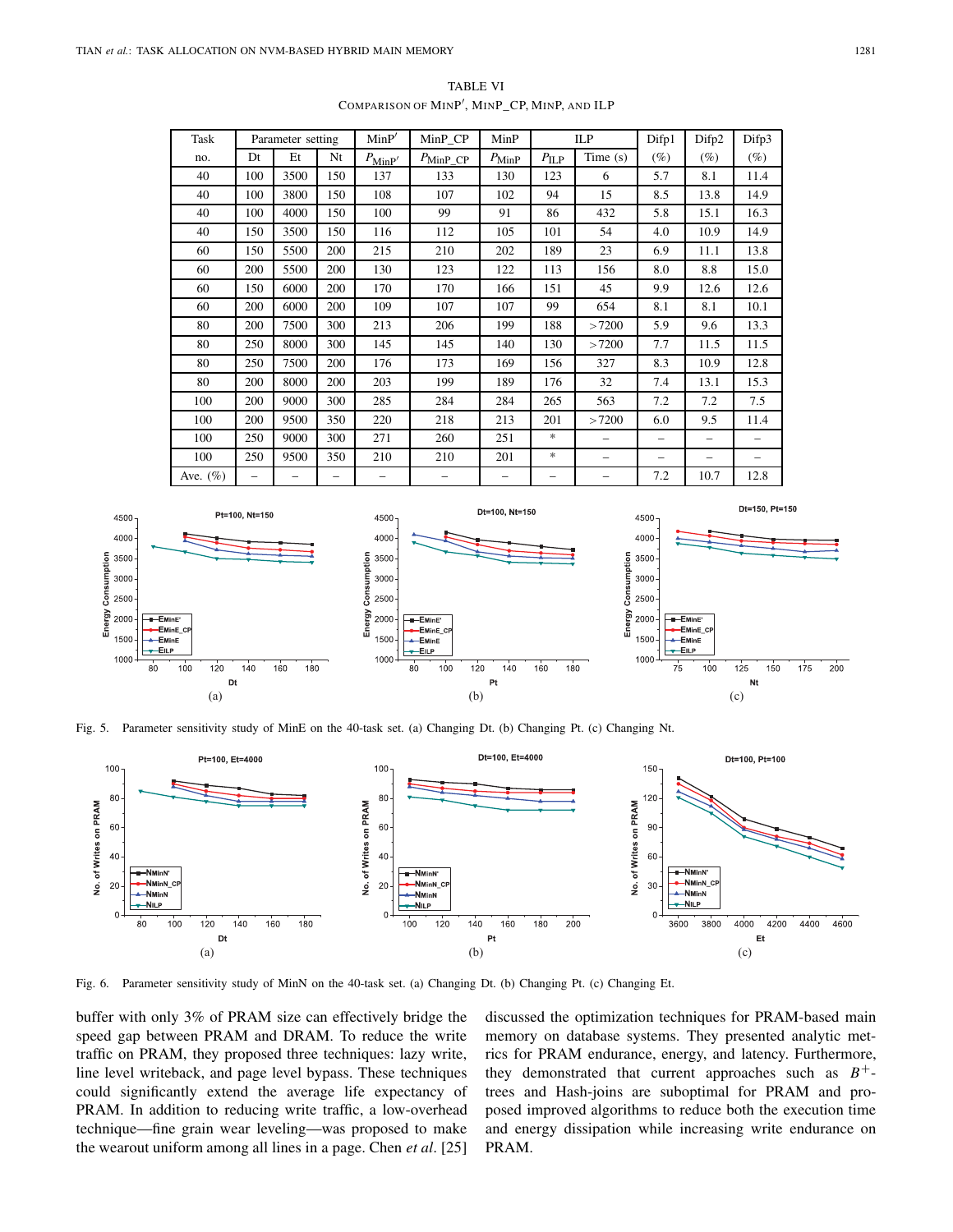

Fig. 7. Parameter sensitivity study of MinP on the 40-task set. (a) Changing Dt. (b) Changing Et. (c) Changing Nt.



Fig. 8. Architecture designs of integrating PRAM into main memory [24]. (a) Pure PRAM is used as main memory. (b) Hybrid memory manages a small DRAM buffer by software. (c) Small DRAM is integrated in the hybrid memory as a transparent hardware cache. (d) Sizes of PRAM and DRAM are of the same level.

In modern computer systems, a great portion of the main memory is used for cache to hide disk access latency. Many conventional caching algorithms, such as least recently used (LRU), low inter-reference recency set, etc., have been proposed and showed good performance. But these algorithms are only suitable for DRAM-based main memory whose access latency is uniform and write endurance is unlimited. For the new hybrid main memory consisting of PRAM and DRAM, Seok *et al*. [26] designed an LRU-based page caching algorithm which adopts page monitoring and migration schemes to keep read-bound access pages to PRAM. This algorithm could minimize the write access of PRAM, thereby extending its life expectation while maintaining high cache hit ratio.

Fig. 8 illustrates the architectures integrating PRAM into the main memory system in recent investigations [13], [20], [25], [27]. The main difference is whether a transparent or software-controlled DRAM buffer is contained in the main memory. Fig. 8(a) is proposed in [20], which directly employs PRAM as main memory. By smart optimizations, the authors could reduce application execution time on PRAM to within a factor of 1.2 compared with DRAM-based main memory. Both [13] and [27] integrate a small DRAM with PRAM with the purpose of keeping frequently accessed data in the DRAM buffer to improve performance and reduce PRAM writes. The difference is that (b) manages the DRAM buffer by software [27] while (c) controls the DRAM buffer as another level of transparent hardware cache [13]. Recent work [25]

considered an abstract framework that captures all (a)–(c) for different algorithm purposes. In [28] and this paper, a hybrid DRAM and PRAM main memory is adopted as shown in Fig. 8(d). Considering their different characteristics, we propose heuristics for optimization according to the different objectives.

# VII. CONCLUSION

In this paper, we studied the task allocation problem on the hybrid main memory composed of PRAM and DRAM. We exploited the energy efficiency of PRAM and the long write endurance of DRAM. The objectives were to minimize the energy consumption, number of writes on PRAM, and the PRAM size. Two sets of heuristics to solve these problems were proposed. The experimental results showed that compared with the simple heuristics, the proposed offline heuristics perform better. Moreover, the offline heuristics could obtain near-optimal solutions but consume much less time compared with the ILP formulations.

#### **REFERENCES**

- [1] L. A. Barroso and U. Hölzle, "The case for energy-proportional computing," *Computer*, vol. 40, no. 12, pp. 33–37, 2007.
- [2] G. W. Burr, M. J. Breitwisch, M. Franceschini, D. Garetto, K. Gopalakrishnan, B. Jackson, B. Kurdi, C. Lam, L. A. Lastras, A. Padilla, B. Rajendran, S. Raoux, and R. S. Shenoy, "Phase change memory technology," *J. Vac. Sci. Technol. B*, vol. 28, no. 2, pp. 223–262, 2010.
- [3] S. Raoux, G. W. Burr, M. J. Breitwisch, C. T. Rettner, Y.-C. Chen, R. M. Shelby, M. Salinga, D. Krebs, S.-H. Chen, H.-L. Lung, and C. H. Lam, "Phase-change random access memory: A scalable technology," *IBM J. Res. Develop.*, vol. 52, nos. 4–5, pp. 465–479, 2008.
- [4] M. Hosomi, H. Yamagishi, T. Yamamoto, K. Bessho, Y. Higo, K. Yamane, H. Yamada, M. Shoji, H. Hachino, C. Fukumoto, H. Nagao, and H. Kano, "A novel nonvolatile memory with spin torque transfer magnetization switching: Spin-RAM," in *Proc. IEEE IEDM*, 2005, pp. 459–462.
- [5] Y. Huai, "Spin-transfer torque MRAM (STT-MRAM): Challenges and prospects," *AAPPS Bullet.*, vol. 18, no. 6, pp. 350–355, 2008.
- [6] G. Sun, X. Dong, Y. Xie, J. Li, and Y. Chen, "A novel architecture of the 3D stacked MRAM L2 cache for CMPs," in *Proc. 15th Int. Symp. High Perform. Comput. Arch.*, 2009, pp. 239–249.
- [7] J. Li, C. Xue, and Y. Xu, "STT-RAM based energy efficiency hybrid cache for CMPs," in *Proc. 19th IEEE/IFIP VLSI Syst. Chip Conf.*, Oct. 2011, pp. 31–36.
- [8] J. Hu, C. Xue, Q. Zhuge, W. Tseng, and E. H.-M. Sha, "Toward energy efficient hybrid on-chip scratch pad memory with non-volatile memory,' in *Proc. Conf. Des., Autom. Test Eur.*, 2011, pp. 1–6.
- [9] X. Dong, X. Wu, G. Sun, Y. Xie, H. Li, and Y. Chen, "Circuit and microarchitecture evaluation of 3D stacking magnetic RAM (MRAM) as a universal memory replacement," in *Proc. 45th Des. Autom. Conf.*, 2008, pp. 554–559.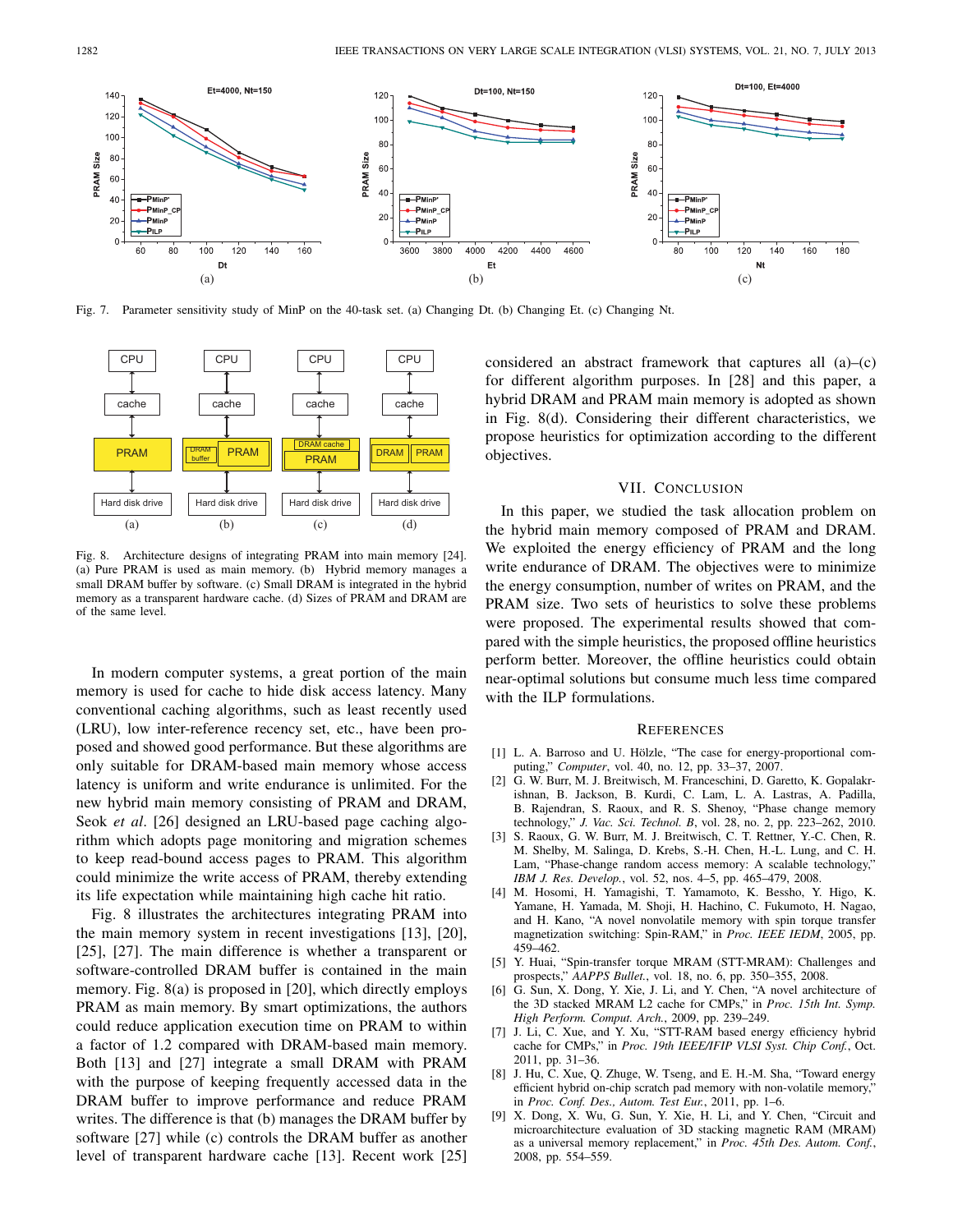- [10] J. Hu, C. Xue, W.-C. Tseng, Y. He, M. Qiu, and E. H.-M. Sha, "Reducing write activities on non-volatile memories in embedded CMPs via data migration and recomputation," in *Proc. 47th Des. Autom. Conf.*, 2010, pp. 350–355.
- [11] Y. Huang, T. Liu, and C. Xue, "Register allocation for write activity minimization on non-volatile main memory," in *Proc. 16th Asia South Pacific Des. Autom. Conf.*, 2011, pp. 129–134.
- [12] L. Shi, C. Xue, and X. Zhou, "Cooperating write buffer cache and virtual memory management for flash memory based systems," in *Proc. IEEE Real-Time Embedded Technol. Appl. Symp.*, Apr. 2011, pp. 147–156.
- [13] M. K. Qureshi, V. Srinivasan, and J. A. Rivers, "Scalable high performance main memory system using phase-change memory technology," in *Proc. 36th Int. Symp. Comput. Arch.*, 2009, pp. 24–33.
- [14] G. Dhiman, R. Ayoub, and T. Rosing, "PDRAM: A hybrid PRAM and DRAM main memory system," in *Proc. 46th Des. Autom. Conf.*, 2009, pp. 664–669.
- [15] J. C. Mogul, E. Argollo, M. Shah, and P. Faraboschi, "Operating system support for NVM+DRAM hybrid main memory," in *Proc. 12th Workshop Hot Topics Operat. Syst.*, 2009, pp. 14–21.
- [16] X. Dong, N. P. Jouppi, and Y. Xie, "PCRAMsim: System-level performance, energy, and area modeling for phase-change RAM," in *Proc. Int. Conf. Comput.-Aided Des.*, 2009 pp. 269–275.
- [17] *CACTI* [Online]. Available: http://quid.hpl.hp.com:9081/cacti/
- [18] C. J. Xue, Y. Zhang, Y. Chen, G. Sun, J. J. Yang, and H. Li, "Emerging non-volatile memories: Opportunities and challenges," in *Proc. 7th IEEE/ACM/IFIP Int. Conf. Hardw./Softw. Codes. Syst. Synth.*, Oct. 2011, pp. 325–334.
- [19] T. Tanzawa and T. Tanaka, "A dynamic analysis of the dickson charge pump circuit," *IEEE J. Solid-State Circuits*, vol. 32, no. 8, pp. 1231– 1240, Aug. 1997.
- [20] B. C. Lee, E. Ipek, O. Mutlu, and D. Burger, "Architecting phase change memory as a scalable DRAM alternative," in *Proc. 36th Int. Symp. Comput. Arch.*, 2009, pp. 2–13.
- [21] M. R. Garey and D. S. John, *Computers and Intractability: A Guide to the Theory of NP-Completeness*. New York: W. H. Freeman, 1979.
- [22] A. L. Buchsbaum, H. Karloff, and C. Kenyon, "OPT versus LOAD in dynamic storage allocation," in *Proc. 35th Annu. ACM Symp. Theory Comput.*, 2003, pp. 556–564.
- [23] M. Guthaus, J. Ringenberg, D. Ernst, T. Austin, T. Mudge, and R. Brown, "Mibench: A free, commercially representative embedded benchmark suite," in *Proc. 4th Annu. IEEE Int. Workshop Workload Charact.*, 2001, pp. 3–14.
- [24] *Lingo* [Online]. Available: http://www.lindo.com/index.php?option= com\_content&view=article&id=2&Itemid=10
- [25] S. Chen, P. B. Gibbons, and S. Nath, "Rethinking database algorithms for phase change memory," in *Proc. 5th Biennial Conf. Innov. Data Syst. Res.*, 2011, pp. 21–31.
- [26] H. Seok, Y. Park, and K. H. Park, "Migration based page caching algorithm for a hybrid main memory of DRAM and PRAM," in *Proc. 26th ACM Symp. Appl. Comput.*, 2011, pp. 595–599.
- [27] J. Condit, E. B. Nightingale, C. Frost, E. Ipek, B. C. Lee, D. Burger, and D. Coetzee, "Better I/O through byte-addressable, persistent memory," in *Proc. 22nd ACM Symp. Operat. Syst. Principles*, 2009, pp. 133–146.
- [28] T. Liu, C. Xue, Y. Zhao, and M. Li, "Power-aware variable partitioning for DSPs with hybrid PRAM and DRAM main memory," in *Proc. 48th Des. Autom. Conf.*, 2011, pp. 405–410.



**Yingchao Zhao** received the B.E. and Ph.D. degrees from the Department of Computer Science and Technology, Tsinghua University, Beijing, China, in 2004 and 2009, respectively.

She is currently a Lecturer with the Department of Computer Science, Caritas Institute of Higher Education, Hong Kong. Her current research interests include algorithmic game theory, algorithm designs, and computational complexity analysis and scheduling.



technology.

**Liang Shi** received the B.S. degree in computer science from the Xi'an University of Post and Telecommunication, Xi'an, China, in 2008. He is currently pursuing the Ph.D. degree with the Department of Computer Science and Technology, University of Science and Technology of China, Hefei, China. His current research interests include embedded systems and emerging non-volatile memory



**Qingan Li** received the B.E. degree from the Computer School of Wuhan University, Wuhan, China, in 2008, where he is currently pursuing the Ph.D. degree.

His current research interests include compiler optimization and program analysis for embedded systems.



**Jianhua Li** received the B.S. degree from the Department of Computer Science and Technology, Anqing Teachers' College, Anhui, China, in 2007. He is currently pursuing the Ph.D. degree with the School of Computer Science, University of Science and Technology of China, Hefei, China.

His current research interests include computer architecture, multi-core memory system, and on-chip networks.



**Wanyong Tian** received the B.E. degree from the Department of Computer Science and Technology, Northwest University, Xi'an, China, in 2007. He is currently pursuing the Ph.D. degree with the School of Computer Science and Technology, University of Science and Technology of China, Hefei, China. His current research interests include algorithm

design and analysis and embedded systems.



**Chun Jason Xue** (M'12) received the B.E. degree from the Department of Computer Science and Engineering, University of Texas at Arlington, Arlington, in 1997, and the M.E. and Ph.D. degrees from the Department of Computer Science, University of Texas at Dallas, Dallas, in 2003 and 2007, respectively.

He is currently an Assistant Professor with the Department of Computer Science, City University of Hong Kong, Kowloon, Hong Kong. His current research interests include optimization for parallel

embedded systems, optimization for DSPs with VLIW or multi-core architecture, hardware and software co-design.